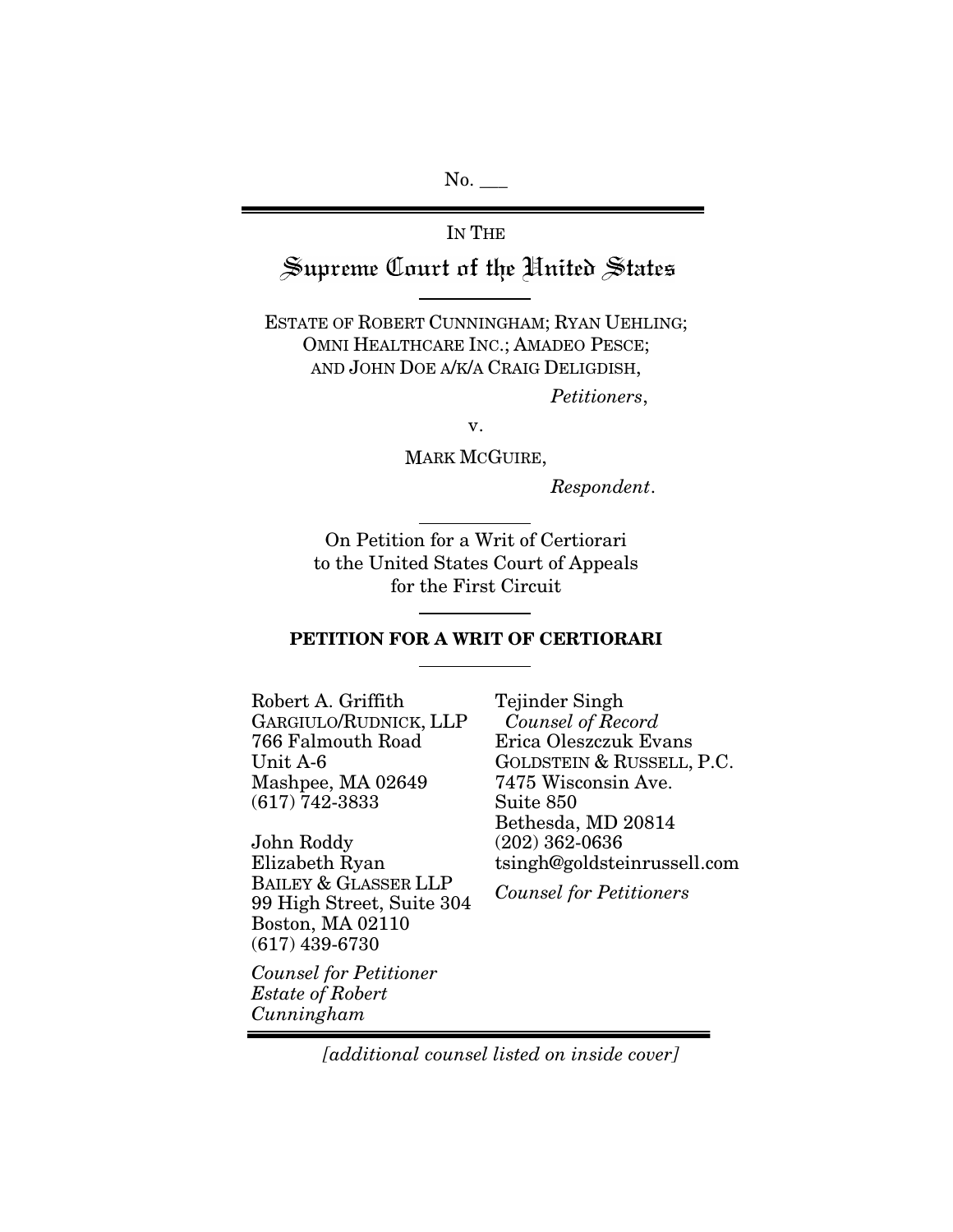Joel Androphy BERG & ANDROPHY 3704 Travis Street Houston, TX 77002 (713) 529-5622

*Counsel for Petitioner Ryan Uehling*

Mark Kleiman KLEIMAN/RAJARAM 2907 Stanford Avenue Venice, CA 90292 (310) 306-8094

*Counsel for Petitioner Amadeo Pesce*

J. Marc Vezina Monica P. Navarro VEZINA LAW, PLC 18 S. Broadway Street Suite 200 Lake Orion, MI 48362 (248) 558-2700

*Counsel for Petitioners Omni Healthcare Inc. and John Doe a/k/a Craig Deligdish*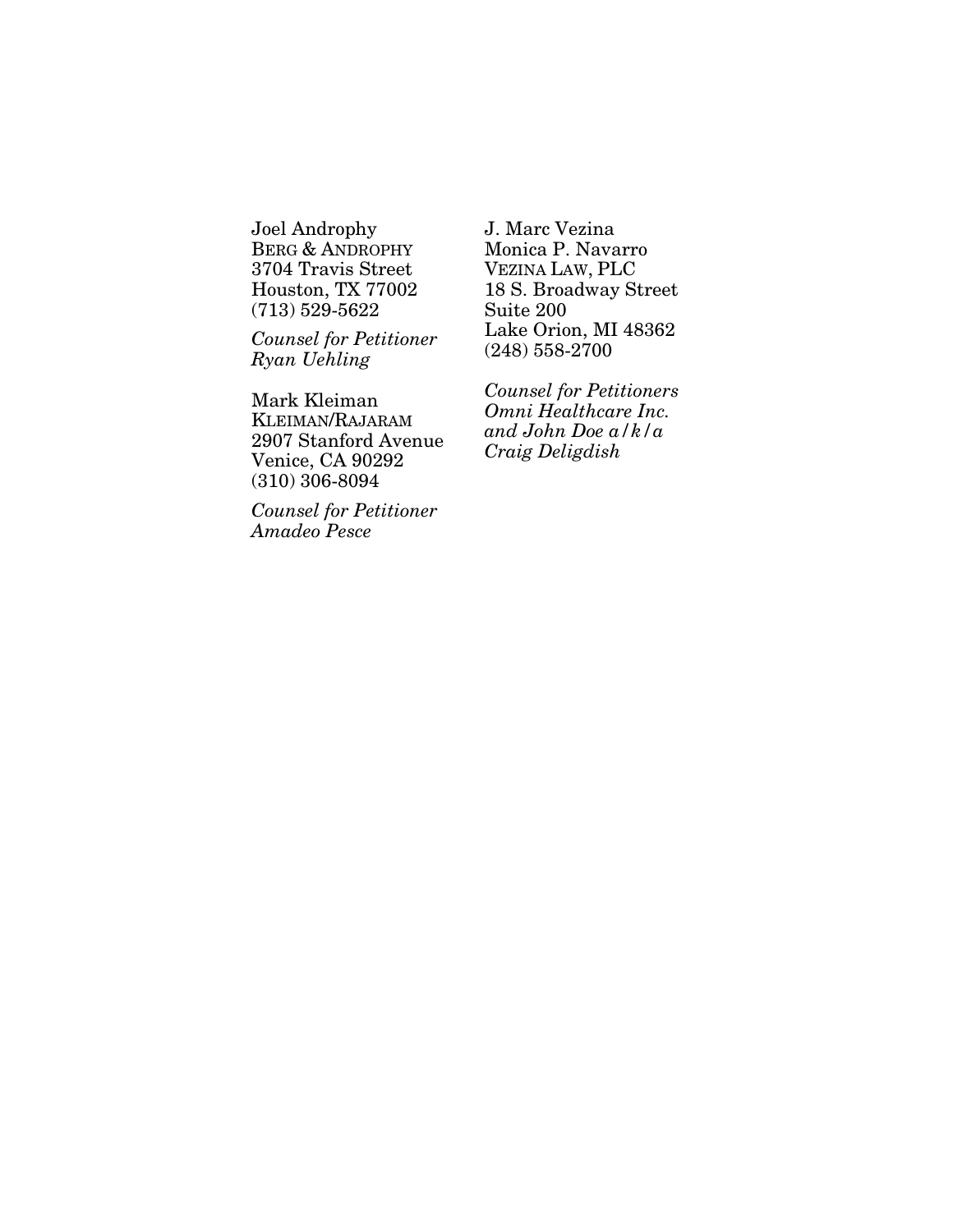#### QUESTION PRESENTED

<span id="page-2-0"></span>The False Claims Act (FCA), 31 U.S.C. §§ 3729- 3733, permits *qui tam* relators to sue on the United States' behalf to recover damages for frauds against the government. In a successful case, the relator keeps a share of the proceeds.

A provision of the FCA's private right of action, sometimes called the "first to file bar," provides that "[w]hen a person brings an action under this subsection, no person other than the Government may intervene or bring a related action based on the facts underlying the pending action." 31 U.S.C.  $\S 3730(b)(5)$ . Under this provision, when multiple relators bring actions based on the same underlying facts, every action after the first must be dismissed while the first remains pending.

The circuits are split, five to three, over whether Section 3730(b)(5) is jurisdictional. Here, the First Circuit joined the minority, holding that because Section 3730(b)(5) is not jurisdictional, a court adjudicating a motion to dismiss may only consider pleadings and facts subject to judicial notice, as opposed to all of the "facts underlying" the relevant actions. Applying this rule, the First Circuit held that a relator who sued a defendant over two years after the first relator was nevertheless "first to file" because the two relators' complaints are different. The district court had reached the opposite conclusion after considering all the facts (not just the complaints).

The question presented is whether Section  $3730(b)(5)$  is a jurisdictional provision that permits courts to consider all of the "facts underlying the pending action" to determine its application.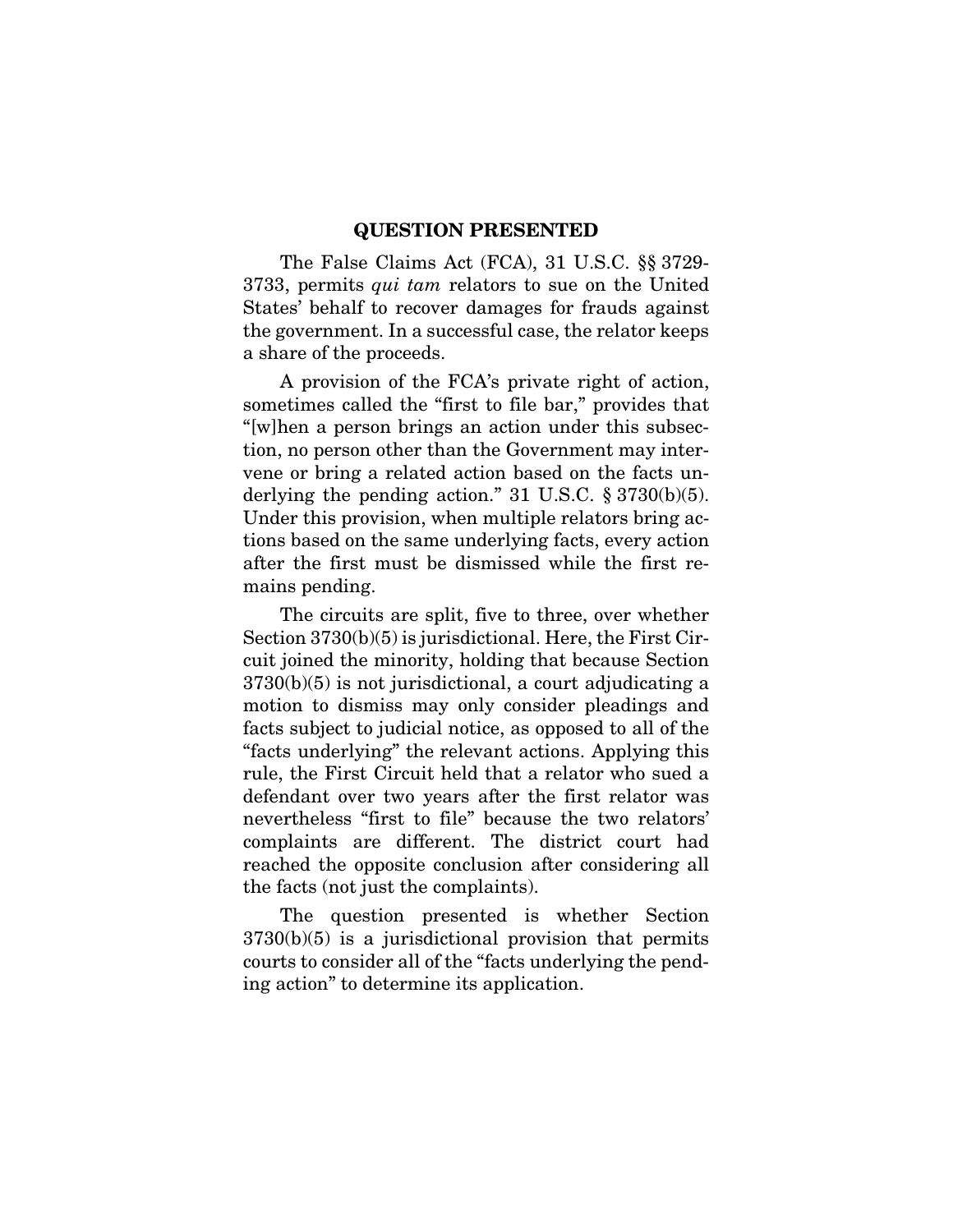#### PARTIES TO THE PROCEEDING

<span id="page-3-0"></span>Petitioners and respondent were relators for the United States, the District of Columbia, and the following States and Commonwealths: California, Colorado, Connecticut, Delaware, Florida, Georgia, Hawaii, Illinois, Indiana, Iowa, Louisiana, Maryland, Massachusetts, Michigan, Minnesota, Montana, Nevada, New Jersey, New Mexico, New York, North Carolina, Oklahoma, Rhode Island, Tennessee, Texas, Virginia, Washington, and Wisconsin. These governments were not parties to the court of appeals proceeding.

Wendy Johnson, Allstate Insurance Co., and Lawrence K. Spitz were plaintiffs in the district court and relators for the above jurisdictions. These plaintiffs were not parties to the court of appeals proceeding (Johnson was listed as a non-party plaintiff on the docket, Allstate Insurance Co. and Spitz were listed as "interested parties"). Respondent reported to the First Circuit that he has "reached an agreement" with these parties, presumably to share the proceeds if he prevails. Pet. App. 13a n.8.

Millennium Laboratories, Inc.; Millennium Laboratories of California, Inc.; James Slattery; and Howard Appel were defendants in the district court and were not parties to the court of appeals proceeding.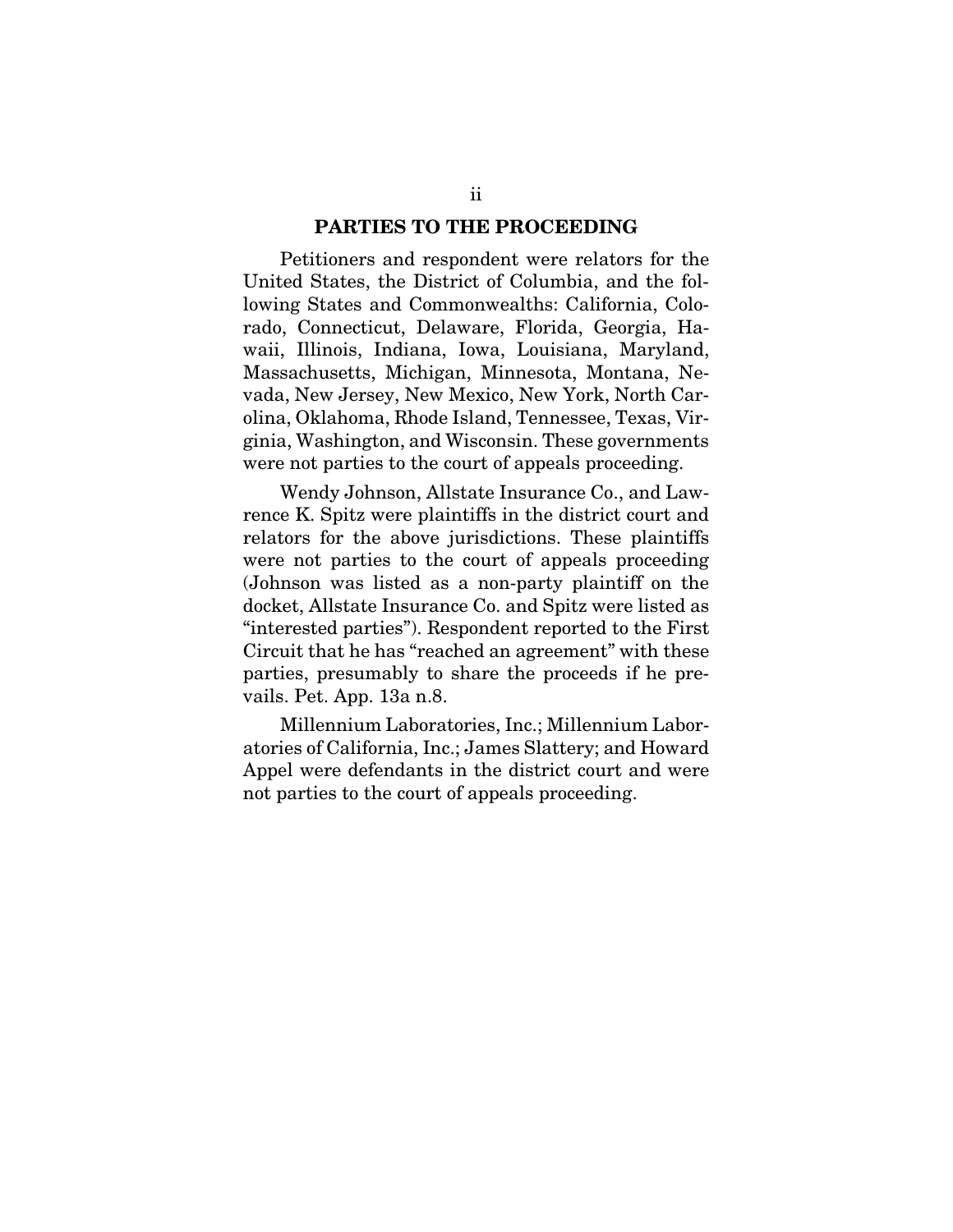# <span id="page-4-0"></span>CORPORATE DISCLOSURE STATEMENT

Omni Healthcare Inc. has no parent corporation, and there is no publicly held corporation that owns 10% or more of its stock.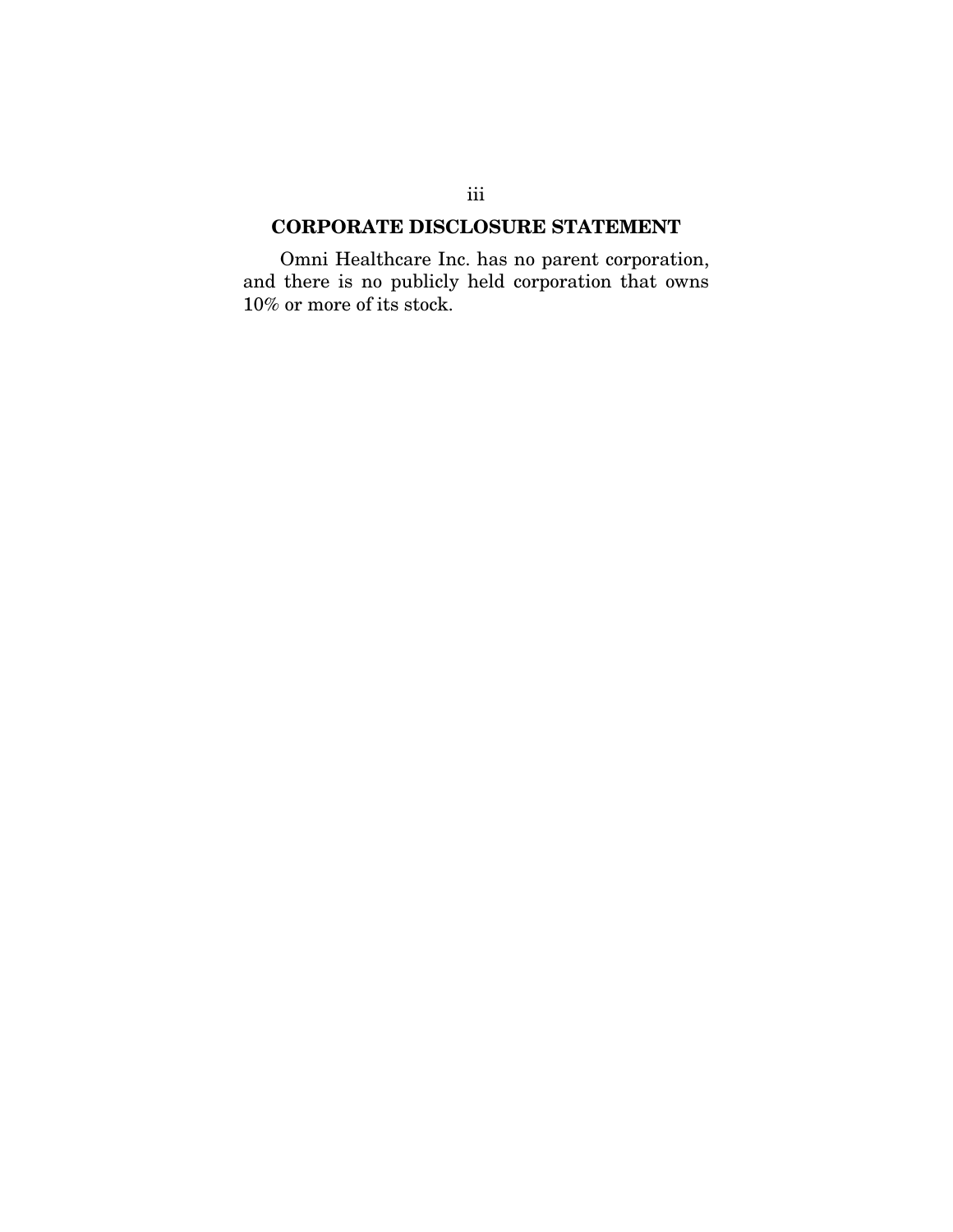#### RELATED PROCEEDINGS

<span id="page-5-0"></span>Proceedings directly on review: *United States ex rel. McGuire v. Millennium Labs., Inc.*, No. 17-1106 (1st Cir. May 6, 2019) *United States v. Millennium Labs., Inc.*, No. 1:12-cv-10132-NMG (D. Mass. Aug. 19, 2016) Related proceedings:

*United States ex rel. Estate of Cunningham v. Millennium Labs. of Cal., Inc.*, No. 14-1911 (1st Cir.)

*United States ex rel. Estate of Cunningham v. Millennium Labs. of Cal., Inc.*, No. 12-1258 (1st Cir. Apr. 12, 2013)

*United States v. Millennium Labs., Inc.*, No. 1:14-cv-14276-NMG (D. Mass.)

*United States v. Millennium Labs., Inc.*, No. 1:14-cv-13052-RGS (D. Mass.)

*United States v. Millennium Labs., Inc.*, No. 1:13-cv-10825-NMG (D. Mass.)

*United States v. Millennium Labs., Inc.*, No. 1:12-cv-12387-NMG (D. Mass.)

*United States v. Millennium Labs., Inc.*, No. 1:12-cv-10631-NMG (D. Mass.)

*United States v. Millennium Labs. of Cal., Inc.*, No. 1:09-cv-12209-NMG (D. Mass.)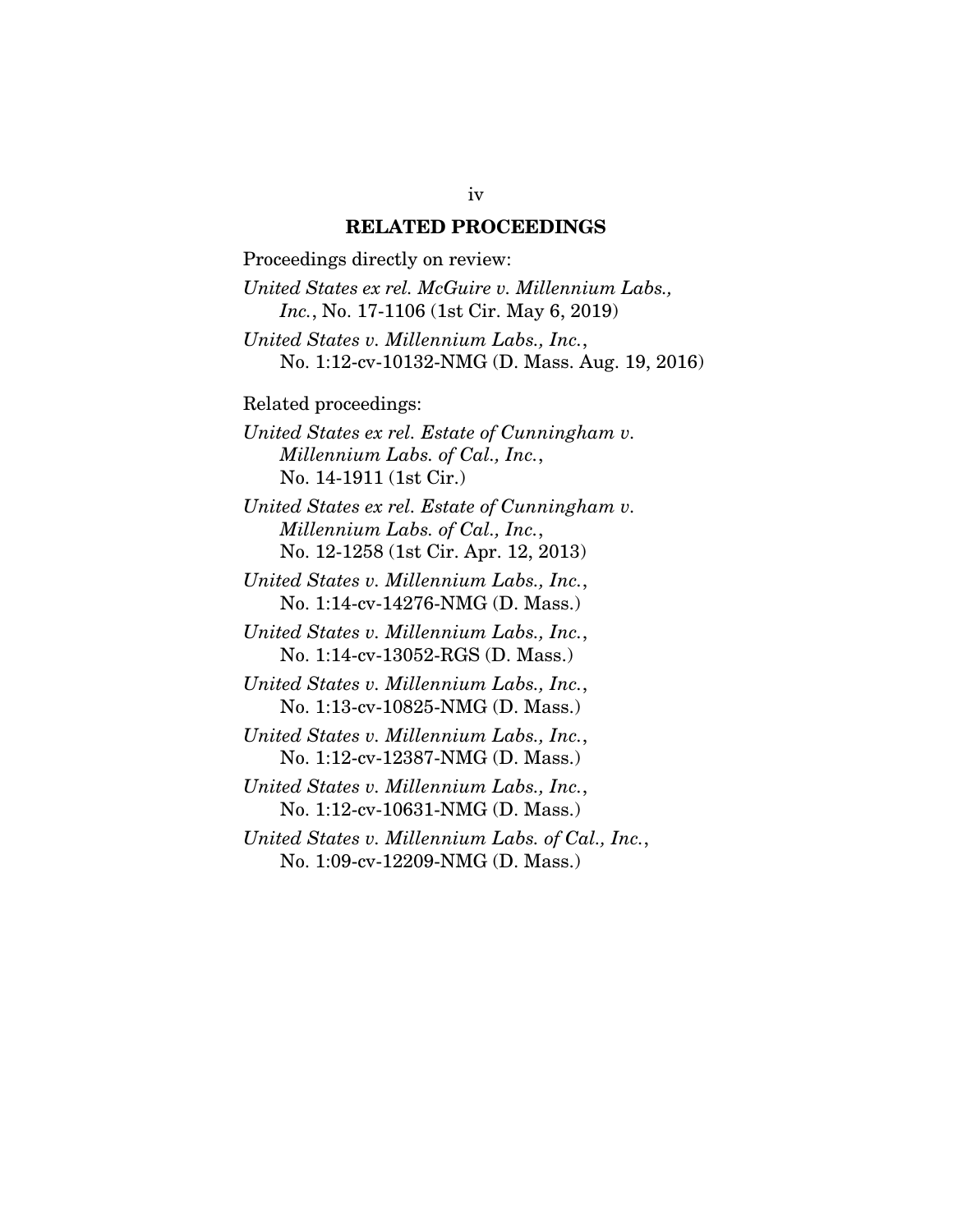# TABLE OF CONTENTS

|      | PARTIES TO THE PROCEEDING ii                                                     |
|------|----------------------------------------------------------------------------------|
|      | CORPORATE DISCLOSURE STATEMENTiii                                                |
|      |                                                                                  |
|      |                                                                                  |
|      | PETITION FOR A WRIT OF CERTIORARI1                                               |
|      |                                                                                  |
|      |                                                                                  |
|      | RELEVANT STATUTORY PROVISIONS  1                                                 |
|      |                                                                                  |
|      | REASONS FOR GRANTING THE PETITION 13                                             |
| Ι.   | The Circuits Are Split Five to Three 13                                          |
| II.  | The Question Presented Is Important                                              |
| III. | This Case Is an Excellent Vehicle to                                             |
|      | IV. The First Circuit's Decision Is Wrong21                                      |
|      |                                                                                  |
|      | <b>APPENDIX A: Opinion of the Court of Appeals</b><br>$(1st Cir.~2019) \dots 1a$ |
|      | APPENDIX B: Opinion and Order of the District                                    |
|      | APPENDIX C: Order of the District Court                                          |
|      | APPENDIX D: Order of the Court of Appeals                                        |

v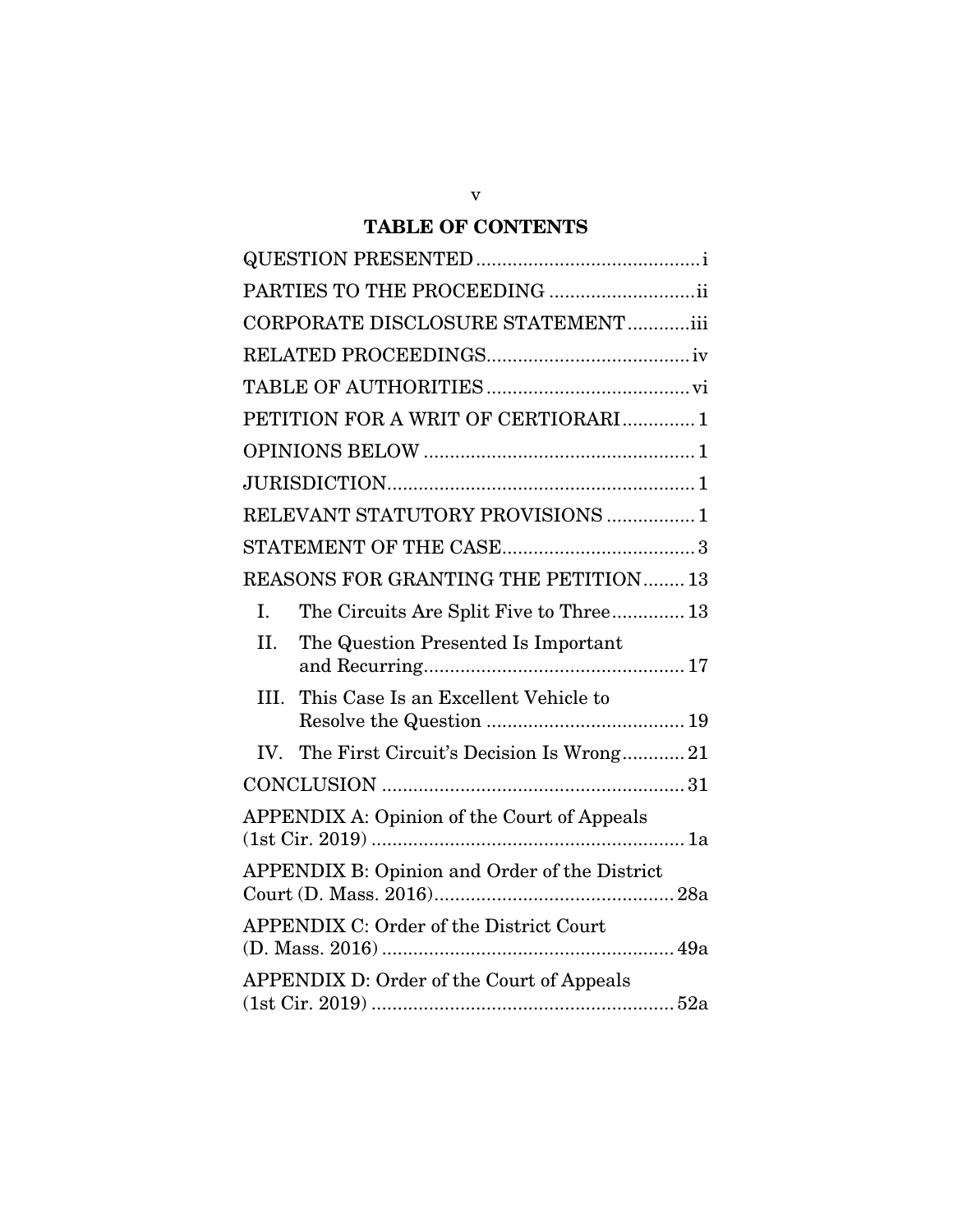# TABLE OF AUTHORITIES

#### Cases

<span id="page-7-0"></span>

| Fort Bend Cty. v. Davis,                          |
|---------------------------------------------------|
|                                                   |
| Hamer v. Neighborhood Hous. Servs. of Chi.,       |
|                                                   |
| Kellogg Brown & Root Servs., Inc. v.              |
| United States ex rel. Carter,                     |
|                                                   |
| Musacchio v. United States,                       |
|                                                   |
| In re Nat. Gas Royalties Qui Tam Litig.,          |
| 467 F. Supp. 2d 1117 (D. Wyo. 2006)  24           |
| Sebelius v. Auburn Reg'l Med. Ctr.,               |
|                                                   |
| United States v. Kwai Fun Wong,                   |
|                                                   |
| United States ex rel. Bagley v. TRW, Inc.,        |
|                                                   |
| United States ex rel. Branch Consultants v.       |
| Allstate Ins. Co.,                                |
| 560 F.3d 371 (5th Cir. 2009) 15, 28               |
| United States ex rel. Carson v. Manor Care, Inc., |
| 851 F.3d 293 (4th Cir. 2017) 14, 23, 28           |
| United States ex rel. Carter v. Halliburton Co.,  |
| 866 F.3d 199 (4th Cir. 2017) 13, 14, 16           |
| United States ex rel. Doe v. CVS Corp.,           |
| 1999 WL 33912815 (D.S.C. June 14, 1999) 22, 24    |
| United States ex rel. Doe v.                      |
| Janssen Pharm. N.V.,                              |
| 2018 WL 5276291 (C.D. Cal. Apr. 19, 2018) 15      |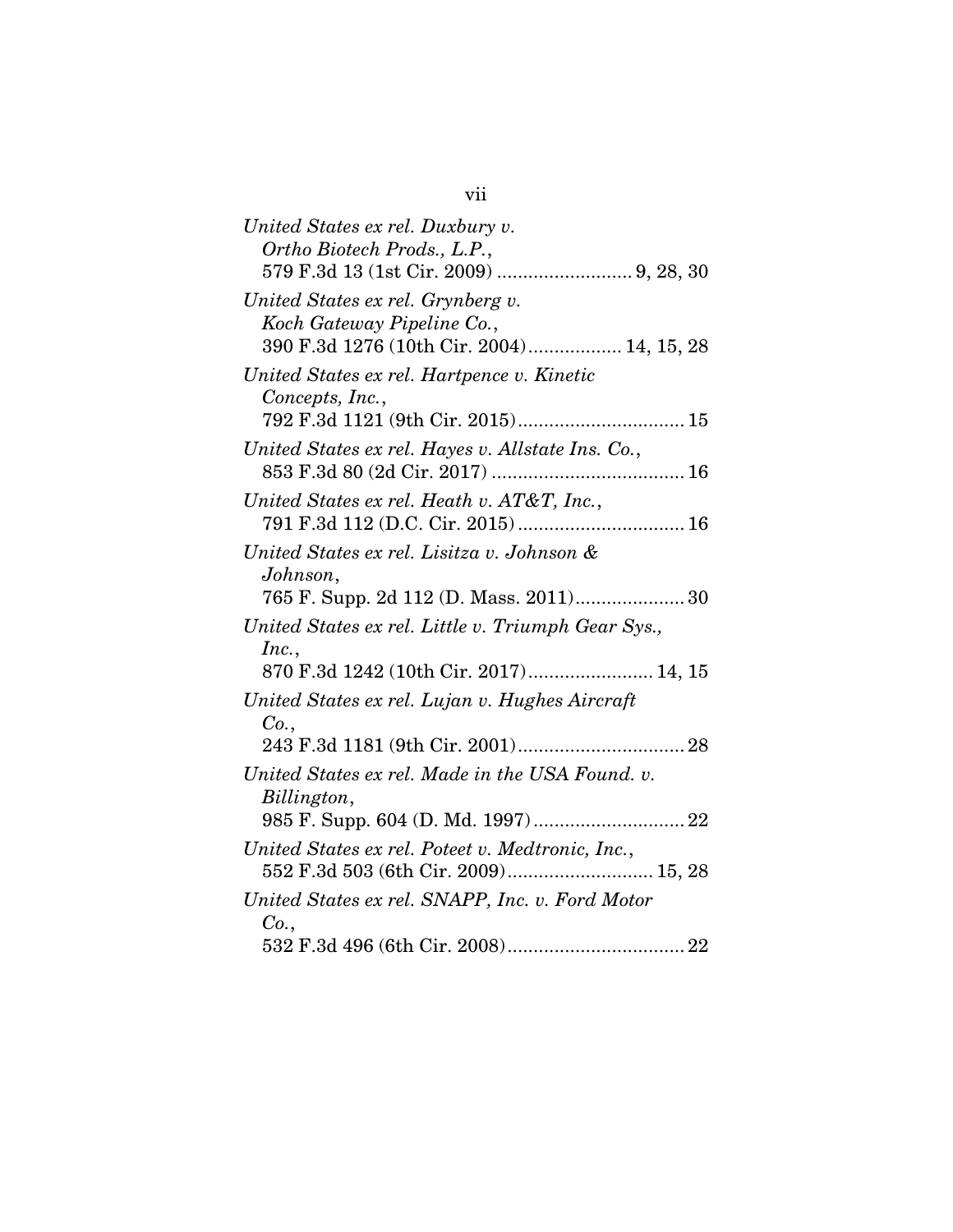| United States ex rel. Woodard v. Country View |  |
|-----------------------------------------------|--|
| Care Ctr., Inc.,                              |  |
|                                               |  |
| United States ex rel. Yannacopoulos v. Gen.   |  |
| Dynamics,                                     |  |
|                                               |  |
|                                               |  |

viii

# Statutes

| False Claims Act, 31 U.S.C. §§ 3729-3733 passim                                                  |  |
|--------------------------------------------------------------------------------------------------|--|
|                                                                                                  |  |
|                                                                                                  |  |
|                                                                                                  |  |
|                                                                                                  |  |
|                                                                                                  |  |
|                                                                                                  |  |
|                                                                                                  |  |
| False Claims Amendments Act of 1986,                                                             |  |
| Fraud Enforcement and Recovery Act of 2009,                                                      |  |
| Patient Protection and Affordable Care Act,<br>Pub. L. No. 111-148, 124 Stat. 119 (2010)  28, 29 |  |
|                                                                                                  |  |
|                                                                                                  |  |
|                                                                                                  |  |
|                                                                                                  |  |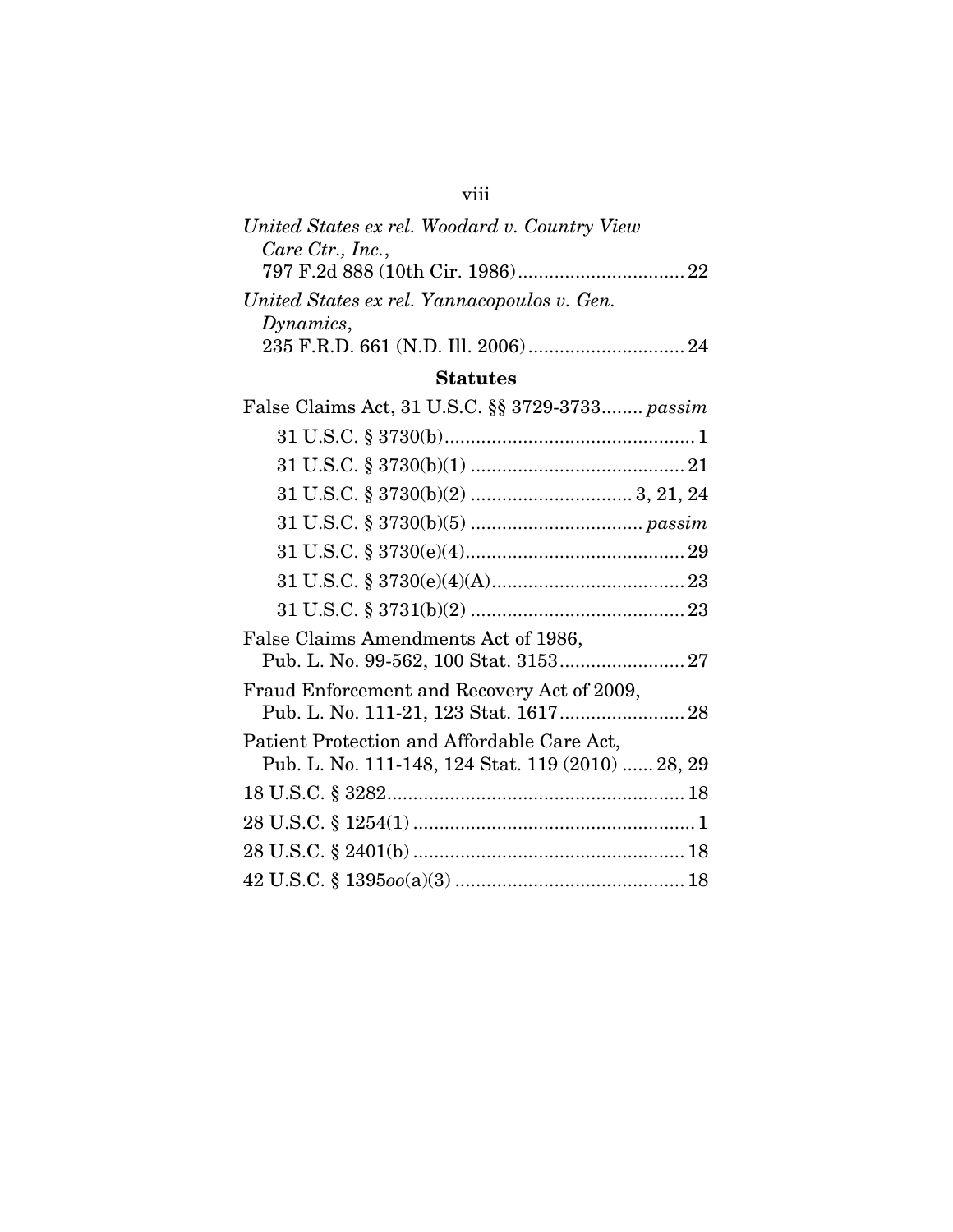# Rules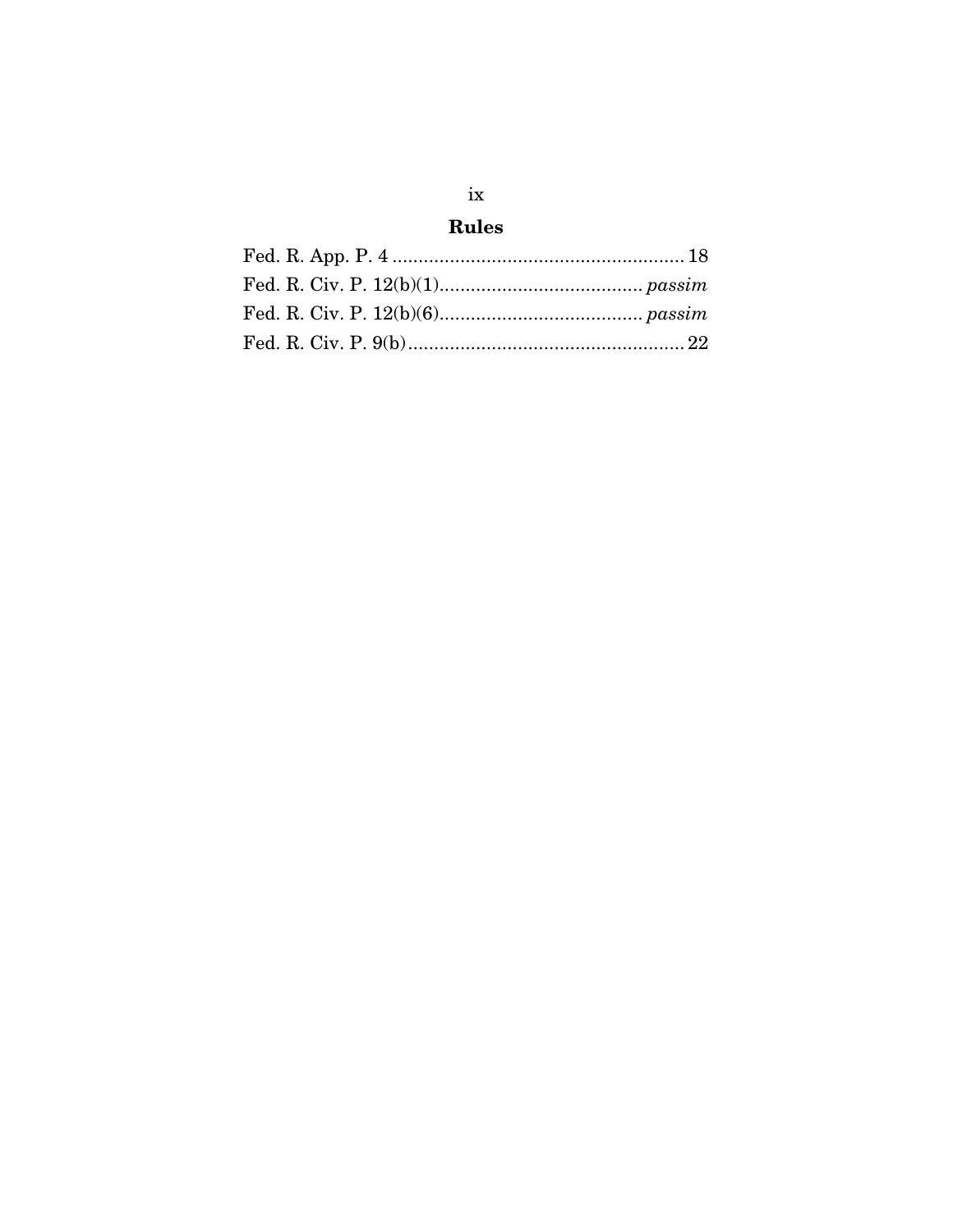#### <span id="page-11-0"></span>PETITION FOR A WRIT OF CERTIORARI

Petitioners the Estate of Robert Cunningham (Cunningham), Ryan Uehling, Omni Healthcare Inc., Amadeo Pesce, and John Doe a/k/a Craig Deligdish respectfully petition for a writ of certiorari to review the judgment of the United States Court of Appeals for the First Circuit.

#### OPINIONS BELOW

<span id="page-11-1"></span>The First Circuit's opinion (Pet. App. 1a-27a) is reported at 923 F.3d 240. The district court's opinion on petitioners' motions to dismiss (Pet. App. 28a-48a) is reported at 202 F. Supp. 3d 198. The district court's opinion on respondent's motion for reconsideration (Pet. App. 49a-51a) is not published.

#### **JURISDICTION**

<span id="page-11-2"></span>The judgment of the court of appeals was entered on May 6, 2019. The court denied a timely petition for rehearing en banc on May 31, 2019 (Pet. App. 52a-53a). On August 20, 2019, Justice Breyer extended the time within which to file a petition for a writ of certiorari to and including September 27, 2019. On September 13, 2019, Justice Breyer further extended the time to October 25, 2019. No. 19A189. This Court has jurisdiction pursuant to 28 U.S.C.  $\S$  1254(1).

#### RELEVANT STATUTORY PROVISIONS

<span id="page-11-3"></span>The False Claims Act's private right of action, 31 U.S.C. § 3730(b), provides:

- (b) Actions by Private Persons.—
- (1) A person may bring a civil action for a violation of section 3729 for the person and for the United States Government. The action shall be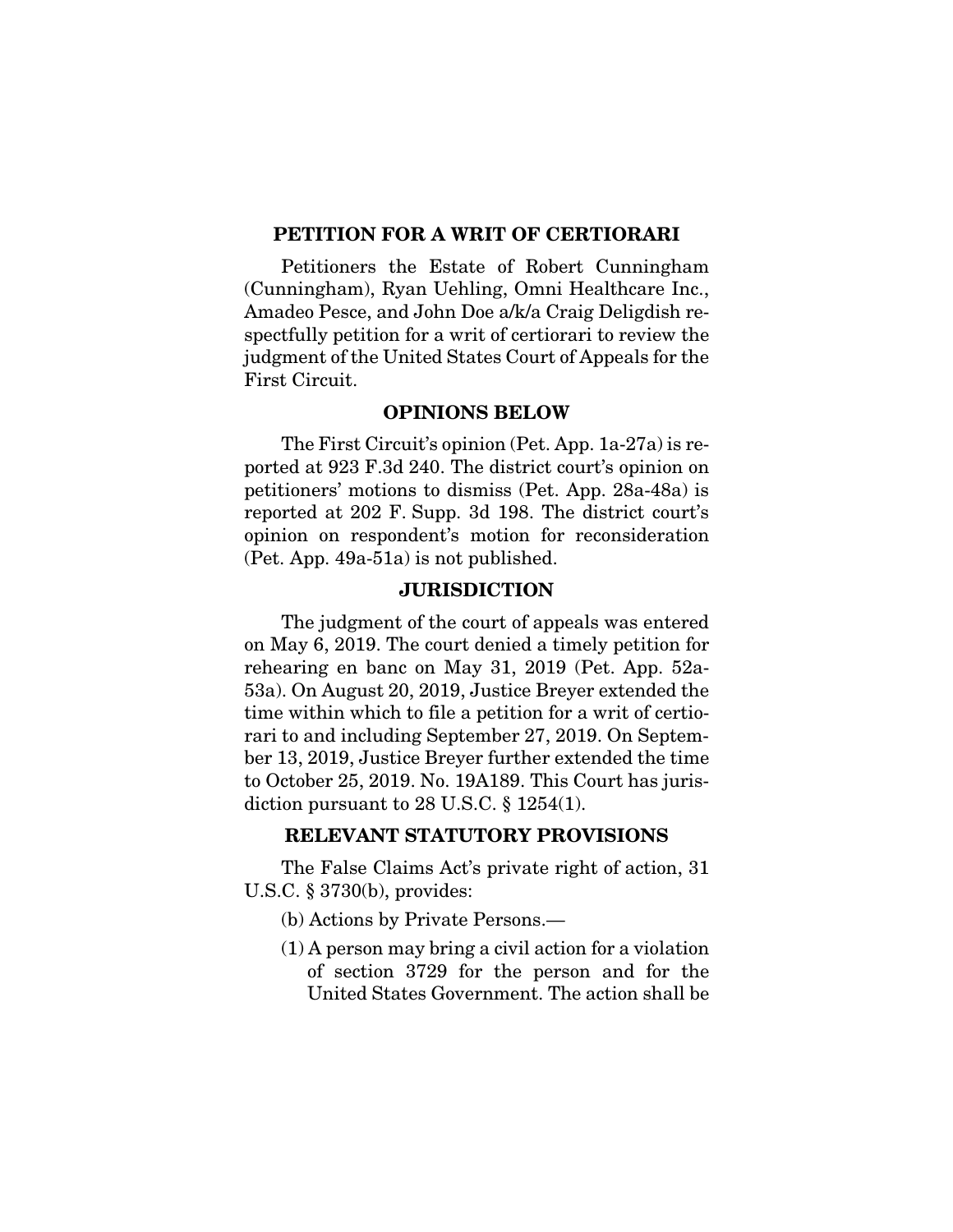brought in the name of the Government. The action may be dismissed only if the court and the Attorney General give written consent to the dismissal and their reasons for consenting.

- (2) A copy of the complaint and written disclosure of substantially all material evidence and information the person possesses shall be served on the Government pursuant to Rule 4(d)(4) [*footnote 1: So in original. Probably should be a reference to Rule 4(i).*] of the Federal Rules of Civil Procedure. The complaint shall be filed in camera, shall remain under seal for at least 60 days, and shall not be served on the defendant until the court so orders. The Government may elect to intervene and proceed with the action within 60 days after it receives both the complaint and the material evidence and information.
- (3) The Government may, for good cause shown, move the court for extensions of the time during which the complaint remains under seal under paragraph (2). Any such motions may be supported by affidavits or other submissions in camera. The defendant shall not be required to respond to any complaint filed under this section until 20 days after the complaint is unsealed and served upon the defendant pursuant to Rule 4 of the Federal Rules of Civil Procedure.
- (4) Before the expiration of the 60-day period or any extensions obtained under paragraph (3), the Government shall—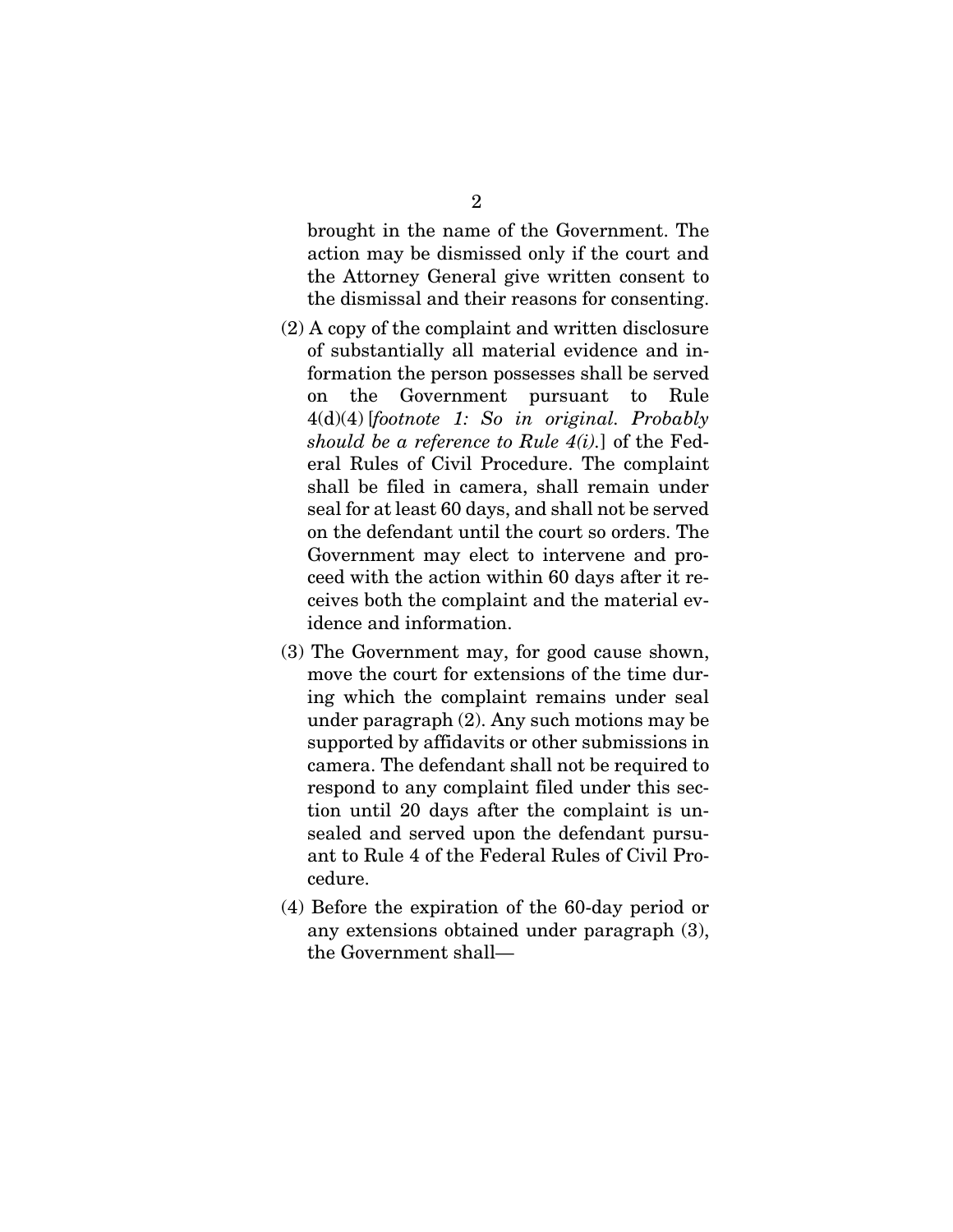- (A) proceed with the action, in which case the action shall be conducted by the Government; or
- (B) notify the court that it declines to take over the action, in which case the person bringing the action shall have the right to conduct the action.
- (5) When a person brings an action under this subsection, no person other than the Government may intervene or bring a related action based on the facts underlying the pending action.

#### STATEMENT OF THE CASE

<span id="page-13-0"></span>1. This petition arises out of a successful case under the False Claims Act (FCA), 31 U.S.C. §§ 3729- 3733, against Millennium Laboratories, a urinalysis lab. In 2009, Robert Cunningham sued Millennium, alleging it had fraudulently billed the government for medically unnecessary lab tests.

The FCA's private right of action is unusual in that it requires relators to file their complaints under seal and serve them upon the government, but not upon the defendant. 31 U.S.C.  $\S 3730(b)(2)$ . It also requires the relator to serve on the government a separate "written disclosure of substantially all material evidence and information" in his possession. *Ibid*. The purpose of the sealed filing and the written disclosure statement is to enable the government to conduct an investigation before deciding whether to bring criminal charges, intervene in the FCA action, or pursue an alternate remedy against the defendant. During such investigations—which can take years—the government typically asks additional questions of, or re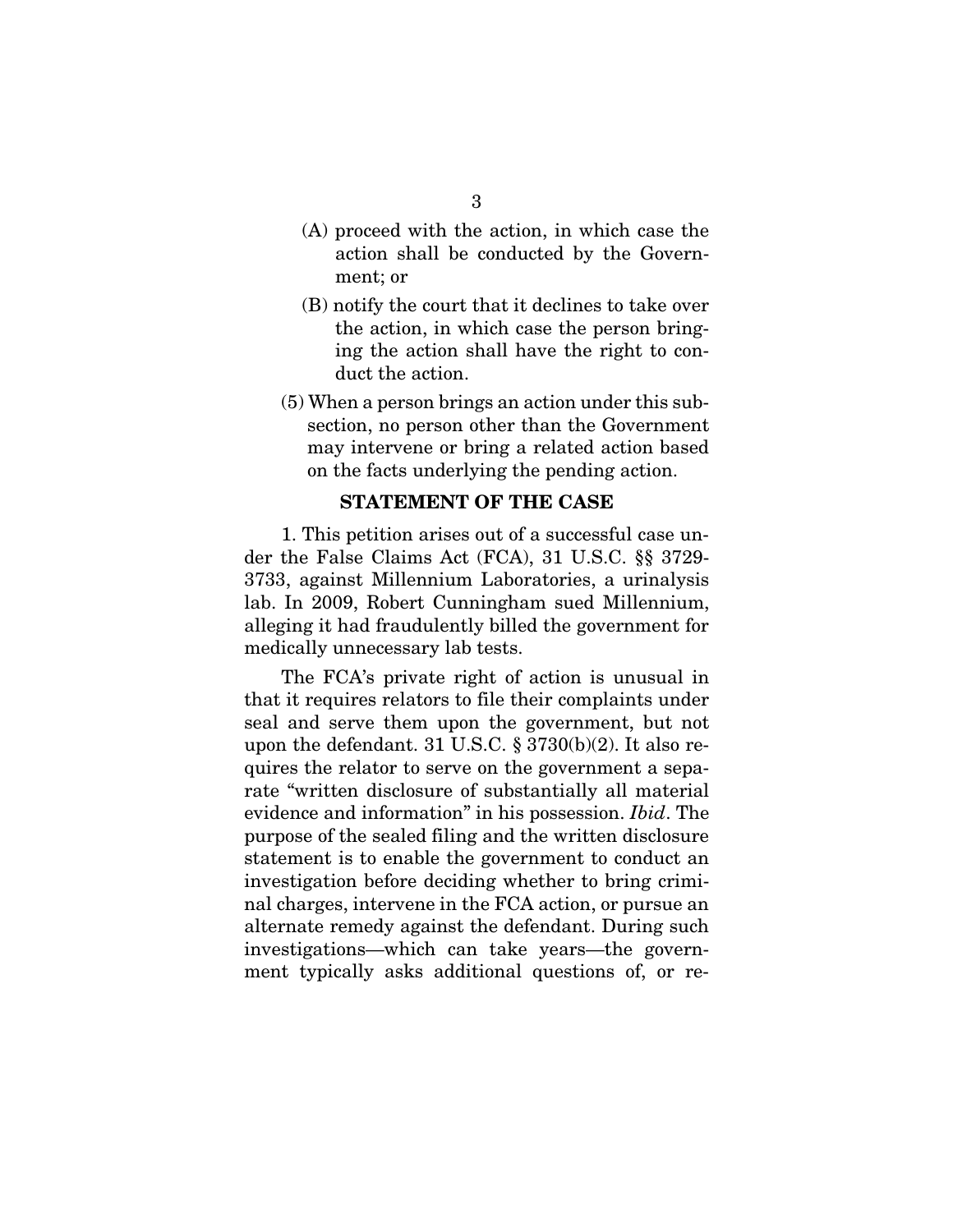quests additional material from, the relator. Then, after the government reviews all of this information and makes its intervention decision, the action is unsealed by the district court, the complaint is served on the defendant, and the litigation begins.

All of that happened here. Cunningham brought his action by filing his complaint under seal and serving it on the government, together with an evidentiary "disclosure statement containing additional information and voluminous source materials to substantiate his allegations and to assist the government in investigating the alleged fraud." Pet. App. 30a. Then, throughout the government's investigation, "Cunningham continued to cooperate with the government and to provide additional materials until his death in December, 2010." *Ibid.* After that, his "estate and its attorneys . . . continued to respond to requests from the government pursuant to its ongoing investigation and to provide the government with additional materials." *Ibid*. Cunningham eventually filed an amended complaint in 2011.

As the district court explained, the complaint and the required written disclosure, together, described Millennium's fraud on the government. Specifically:

Cunningham explained that Millennium convinced doctors to use its in-office, multipanel, qualitative screening tests, which screened for eleven commonly tested drugs, to test urine samples for multiple drugs at the same time. Millennium then convinced physicians to implement "standing orders" which dictated that urine samples would be sent to Millennium for quantitative testing to confirm the results of the in-office screening tests. That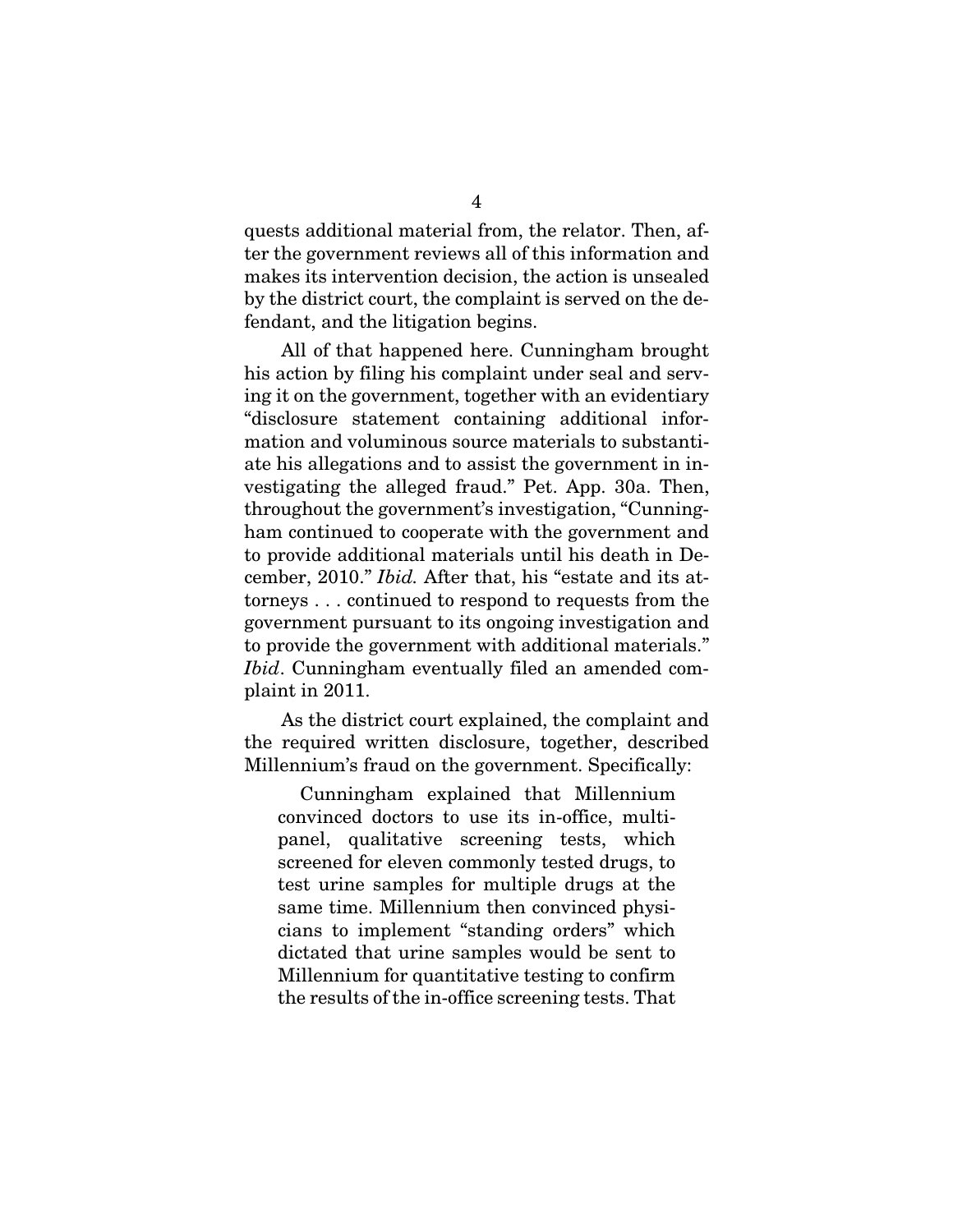confirmation testing was reflexive, requiring samples to be re-tested for all drugs, regardless of whether there was any reason a) to doubt the in-office results or b) to test the patient for that particular drug. Such testing without an individualized assessment of patient need was wasteful and contrary to the existing standard of care. Cunningham further alleged that Millennium profited from billing the government for such excessive drug testing.

In order to convince doctors to participate in such a scheme, Cunningham alleged, Millennium encouraged them to bill for the in-office, multi-panel test in a manner which would garner them reimbursement "far in excess of the value of the test." Cunningham asserted that Millennium provided the multi-panel test kits at a low price (less than \$10) and encouraged doctors to bill for miscellaneous clinical tests when they used the kits rather than for just one multi-panel test. Such a practice was, according to Cunningham, fraudulent and abusive and a violation of the Anti-Kickback Statute, 42 U.S.C. § 1320a-7b, and the Stark Law, 42 U.S.C. § 1395nn. Millennium, nevertheless, informed doctors that it was a proper method of billing.

Pet. App. 39a-40a. [1](#page-15-0)

<span id="page-15-0"></span><sup>&</sup>lt;sup>1</sup> The government ultimately declined to intervene in Cunningham's case, which was dismissed. That dismissal was successfully appealed; the complaint was dismissed again on remand;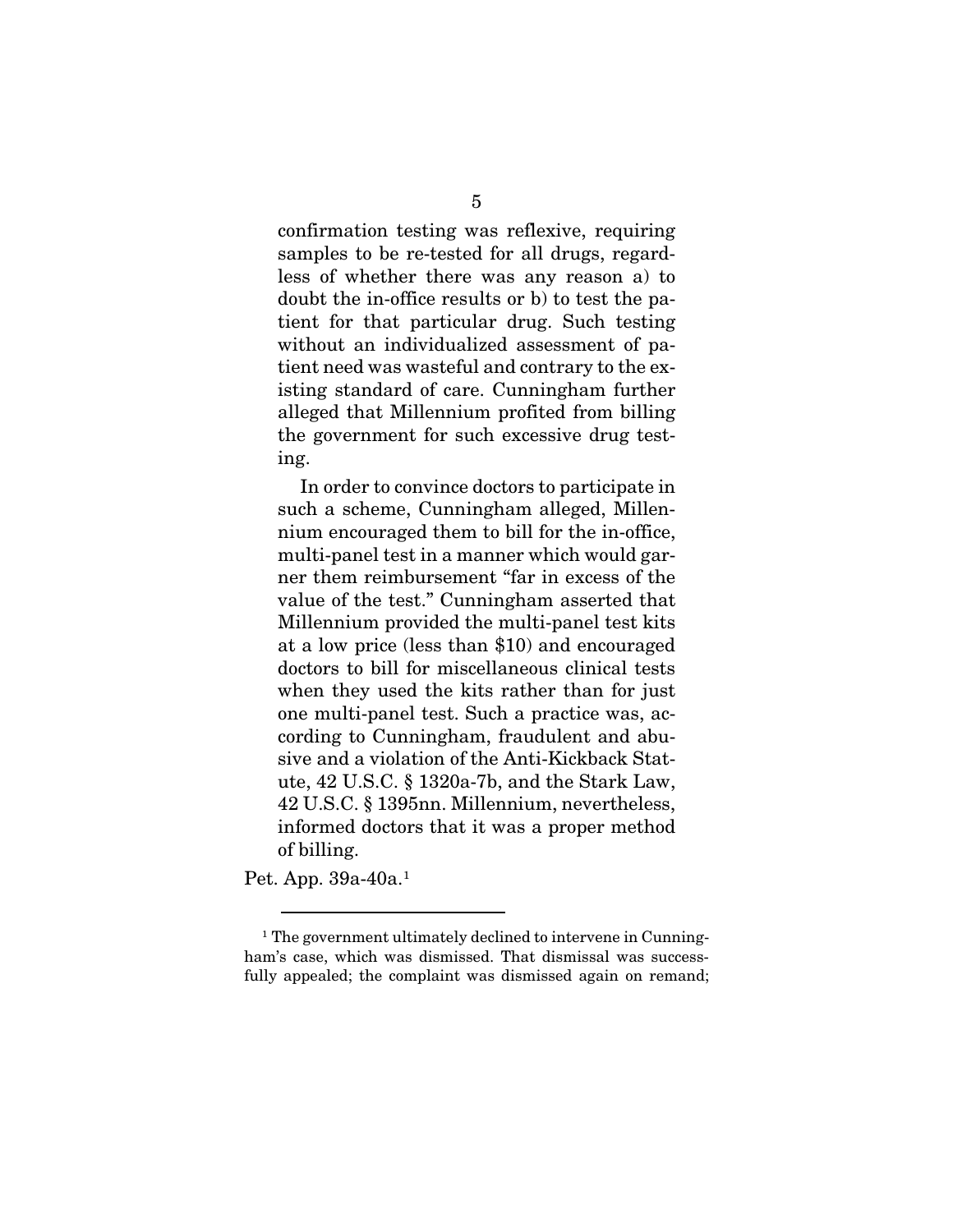In January 2012, respondent McGuire brought his own FCA action against Millennium. This "action also alleged that Millennium submitted claims for medically unnecessary testing and caused physicians to submit fraudulent claims." Pet. App. 31a. As summarized by the First Circuit:

McGuire alleged that after a point-of-care test discloses an unexpected drug (or shows the lack of an expected drug), a physician can order confirmatory tests. These tests, which require sophisticated equipment and so can be expensive, determine how much of the substance is present (or not).

McGuire alleged that Millennium engaged in a scheme that resulted in unnecessary confirmatory tests being performed and billed to the government after the point-of-care tests. Millennium persuaded physicians to execute "custom profiles," which are standing orders for a battery of confirmatory tests on every urine sample, regardless of whether the pointof-care testing showed a need. . . .

. . .

McGuire also alleged that Millennium provided free point-of-care cups (test kits) to physicians to induce them to send confirmation testing orders to Millennium. This tactic helped Millennium gain market share in a highly competitive and potentially quite lucrative business.

and the second dismissal was appealed. That appeal has been stayed pending the outcome of these proceedings. Pet. App. 31a.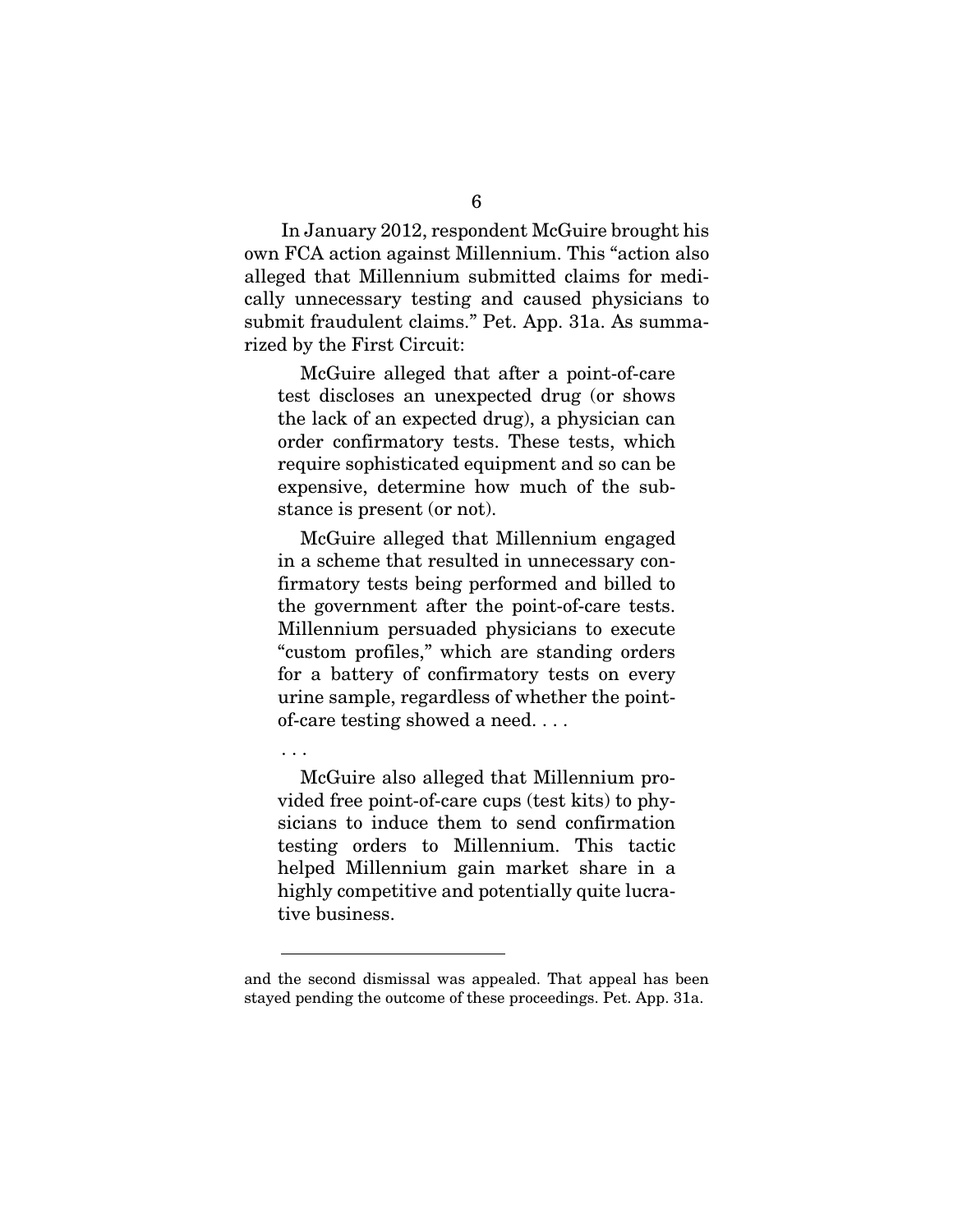*Id.* at 9a-10a.

Other relators (some of them petitioners here) subsequently brought additional cases against Millennium, focused on medically unnecessary testing and kickbacks. "All told, eight FCA cases have been filed against Millennium by different relators and the government has chosen to intervene in three," including McGuire's. Pet. App. 31a.

The government's complaint in intervention focuses on two fraudulent schemes: "(1) Millennium's submission of claims for excessive and unnecessary urine drug testing ordered by physicians through standing orders without an individualized assessment of patient need; and (2) urine drug testing referred by physicians who received free point-of-care testing supplies, in violation of the Stark Act and the Anti-Kickback Statute." Pet. App. 10a-11a.

In October 2015, the government and several intervening States reached a settlement with Millennium, under which Millennium agreed to pay \$227,000,000, plus interest. Pet. App. 12a, 31a. The settlement releases claims relating to the fraudulent schemes described in the preceding paragraph, which are defined in the agreement as the "covered conduct." *Id.* at 31a-32a. Seven of the eight relators joined the settlement agreement, which provides that 15% of the settlement is set aside for the relators—to be apportioned among them either by agreement, or by the district court if the relators could not agree. *Ibid*.

2. Respondent McGuire filed a cross-claim in the district court against petitioners seeking a declaratory judgment that he is entitled to the entire 15% share. Pet. App. 3a. His claim alleges that two of petitioners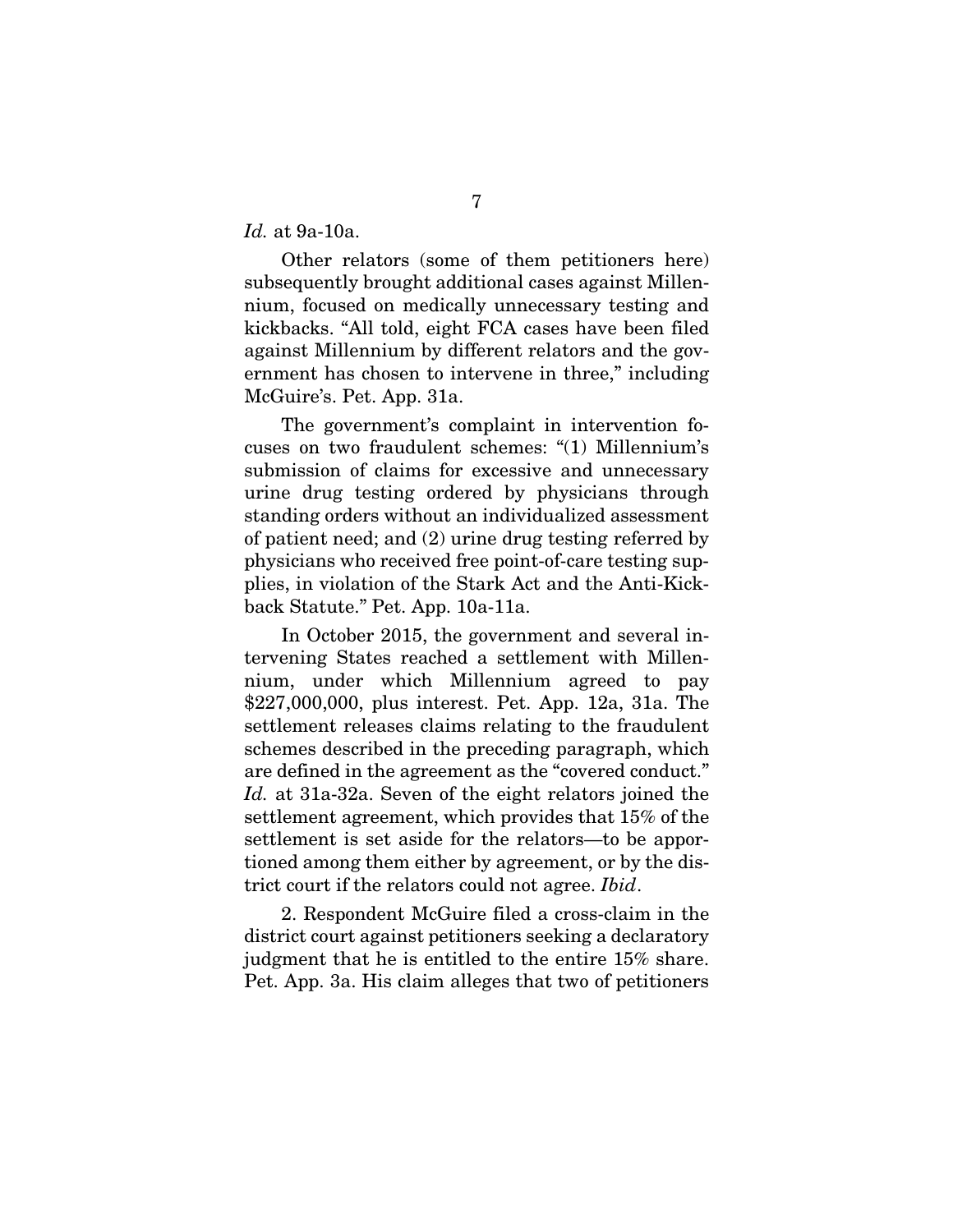(Cunningham and Pesce) did not allege conduct covered by the government's settlement, which renders them ineligible. As to the remaining relators, McGuire alleged that he brought an action alleging the covered conduct before them, and so their actions are barred and they are not entitled to any relief. In support of this allegation, McGuire relies on Section 3730(b)(5), colloquially known as the "first to file bar," even though the statutory text itself never mentions "filing." Instead, it provides, in full, that, "[w]hen a person brings an action under this subsection, no person other than the Government may intervene or bring a related action based on the facts underlying the pending action." 31 U.S.C. § 3730(b)(5). McGuire's cross-claim asserted that he was the first relator to bring a relevant action against Millennium, and that Section 3730(b)(5) therefore precluded any recovery for subsequent relators. *See* Pet. App. 3a.

Petitioners moved to dismiss the cross-claim pursuant to Federal Rule of Civil Procedure 12(b)(1) and 12(b)(6). Pet. App. 32a. They argued that Cunningham—who had sued more than two years before McGuire—was actually the first relator to bring an action against Millennium based on these underlying facts, or in the alternative that the other relators were first, such that McGuire's cross-claim should be dismissed under Section 3730(b)(5).

The district court granted Cunningham's motion to dismiss, concluding that Cunningham was the first relator to bring a qualifying action. Pet. App. 42a, 47a. Under First Circuit precedent at the time, Section 3730(b)(5) was treated as jurisdictional. The district court reasoned that, with respect to subject matter ju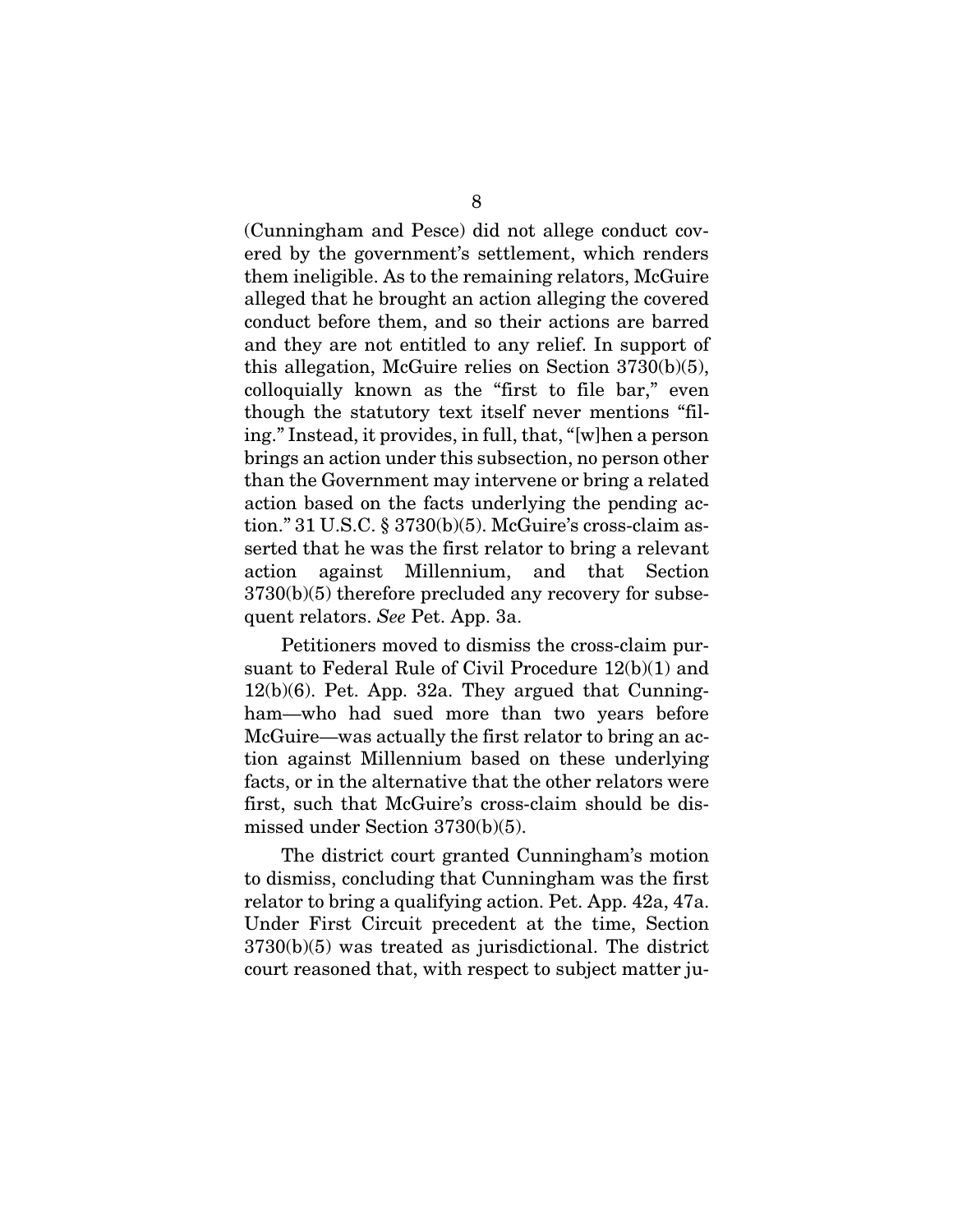risdiction, "Cunningham's motion to dismiss constitutes a factual, rather than a sufficiency, challenge. Accordingly, the Court may consider evidence extrinsic to McGuire's complaint in resolving the motion." *Id.* at 36a.

Although McGuire argued that the district court should have restricted its analysis to the parties' complaints, the district court disagreed, explaining that "the statute itself provides no basis for such a restriction." Pet. App. 36a. Instead, the court explained, the statutory text, which bars any subsequent action that is "'based on the facts underlying the pending action' . . . does not restrict consideration to the complaints but rather focuses more broadly on the factual content of the action itself." *Id*. at 37a. The court also noted that its "analysis would be incomplete" if it did not consider "written disclosures outside the complaint," because the purpose of Section 3730(b)(5) is to determine "whether the relator provided the government sufficient notice that it was the potential victim of a fraud worthy of investigation," and the written disclosures a relator is statutorily required to provide "are a required component of the notice that a relator must provide for the government." *Ibid*. (quotation marks and citations omitted). The court further acknowledged that prior First Circuit precedent had recognized "that it is appropriate for a Court to consider extraneous materials when deciding a  $12(b)(1)$ motion based upon the 'first to file' rule." *Ibid*. (citing *United States ex rel. Duxbury v. Ortho Biotech Prods., L.P.*, 579 F.3d 13, 33 (1st Cir. 2009)).

Applying this rule, the district court found, "[a]fter considering Cunningham's complaint, first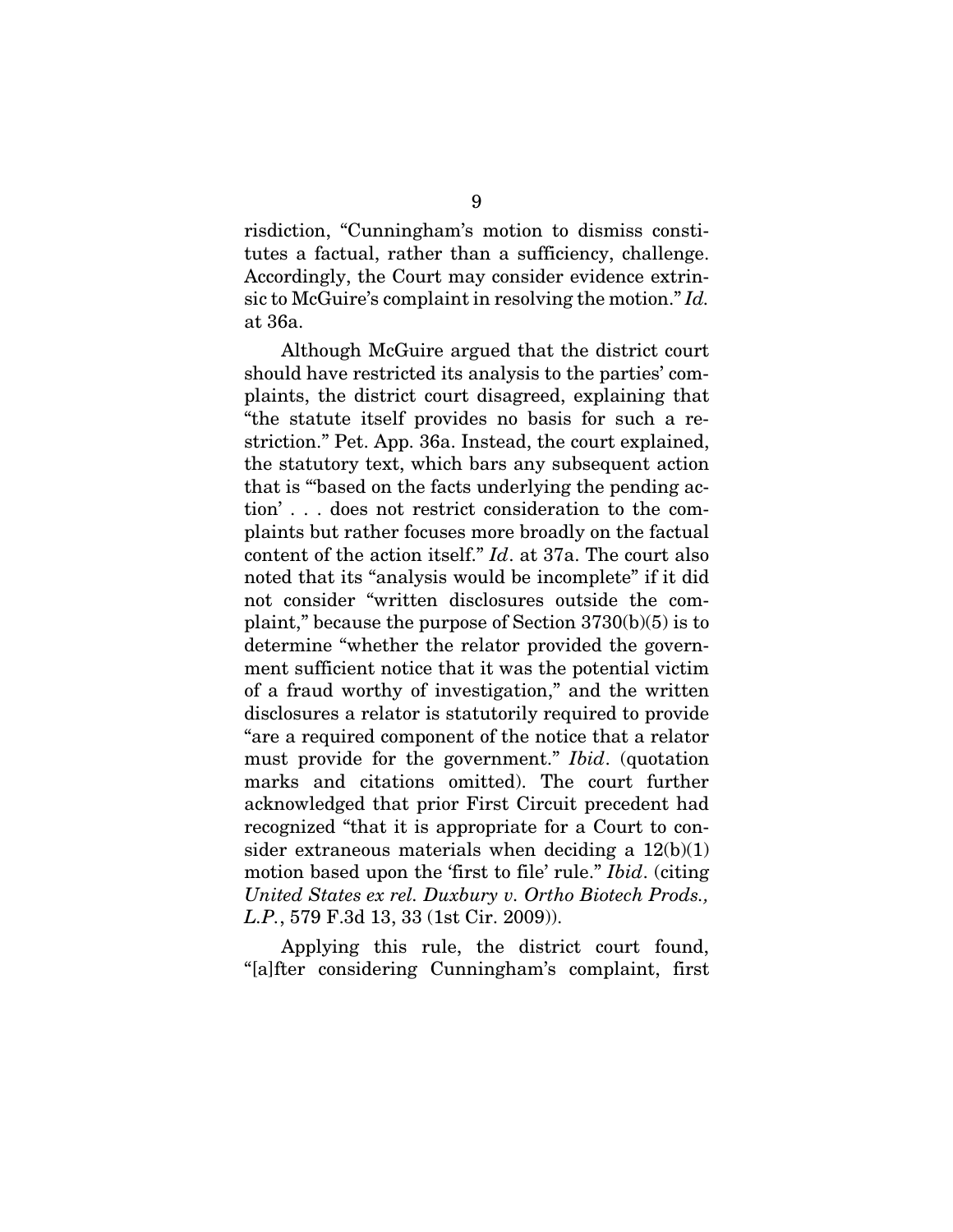amended complaint (which was filed prior to the commencement of McGuire's action) and the documents . . . which were provided to the government prior to the filing of McGuire's complaint," that Cunningham was the first relator to bring an action to redress the fraud that gave rise to the settlement in this case. Pet. App. 39a. Notwithstanding minor changes in the way Millennium carried out its fraud over time, the court concluded that "Cunningham's materials provided the government with sufficient notice to initiate an investigation into Millennium's allegedly fraudulent practices," which is all that Section 3730(b)(5) requires. *Id*. at 41a (cleaned up).

The jurisdictional nature of Section 3730(b)(5) was plainly dispositive to the motion, because the district court went on to consider Cunningham's alternative argument under Rule 12(b)(6)—a motion that is limited, by rule, to the sufficiency of the pleadings. The court denied that motion, explaining that "Cunningham's arguments rely extensively on documents outside of McGuire's complaint. Without such support, those arguments fail. McGuire's complaint states a plausible claim that he is the 'first to file' relator although, as explained above, the Court finds that once Cunningham's submissions are considered it becomes apparent that McGuire is not." Pet. App. 42a-43a.

Having dismissed McGuire's cross-claim, the court denied the remaining petitioners' motions to dismiss the cross-claim as moot. Pet. App. 47a.

3. The First Circuit reversed. The court of appeals held "that the first-to-file rule is not jurisdictional," and that "McGuire was the first-to-file relator and that he has stated a claim that he is entitled to the relator's share of the settlement." Pet. App. 3a.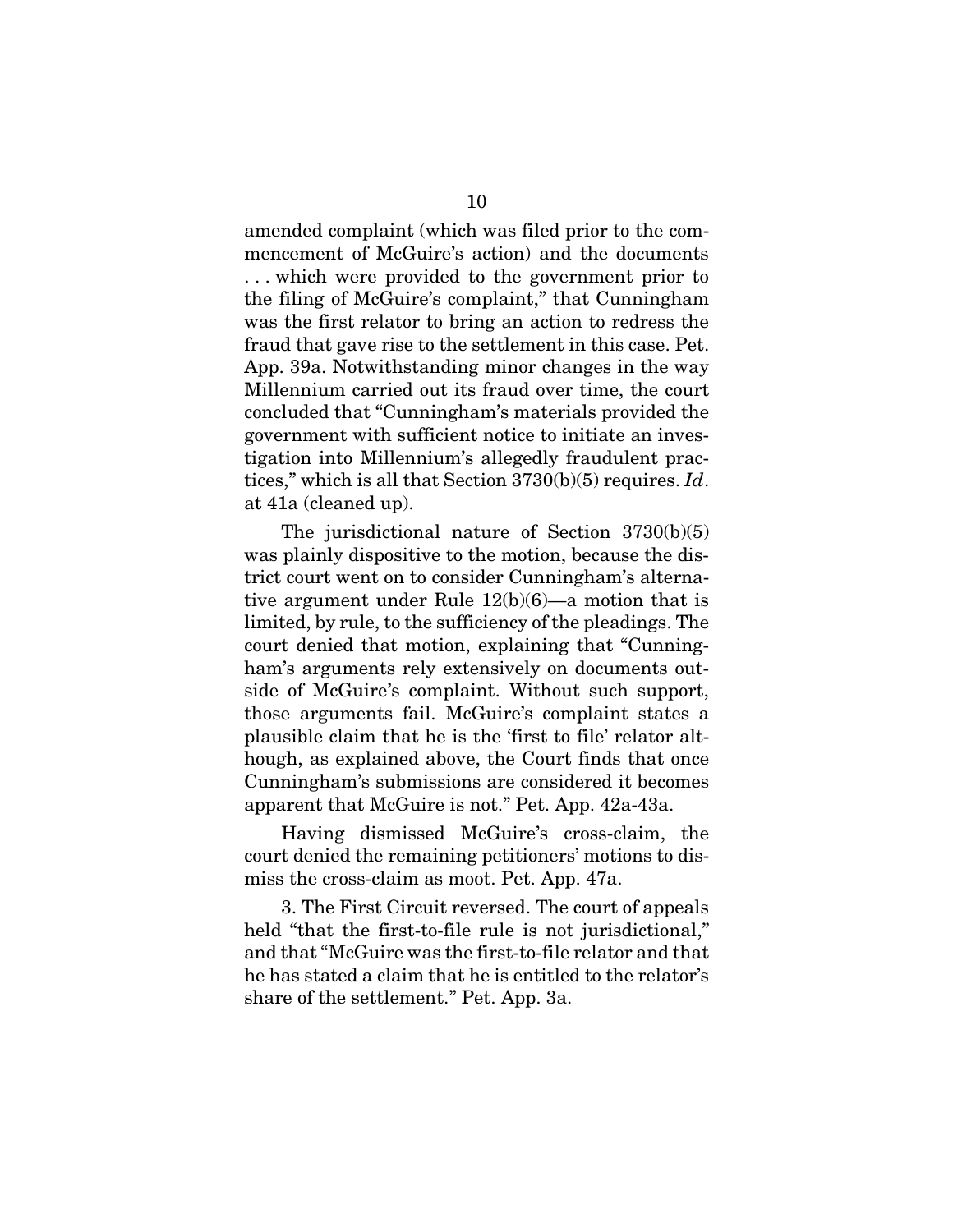In concluding that Section  $3730(b)(5)$  is not jurisdictional, the First Circuit abrogated circuit precedent based on its reading of this Court's recent decisions, which warn against "profligate use of the term 'jurisdiction.'" Pet. App. 15a (quoting *Sebelius v. Auburn Reg'l Med. Ctr.*, 568 U.S. 145, 153 (2013)). The court of appeals also reasoned that in *Kellogg Brown & Root Services, Inc. v. United States ex rel. Carter*, 135 S. Ct. 1970 (2015), this Court discussed Section 3730(b)(5) after deciding a non-jurisdictional statute of limitations defense—thus suggesting that this Court would not regard the provision as jurisdictional. Pet. App. 16a. The First Circuit acknowledged, however, that even after *Carter*, the Fourth Circuit has "maintained that the first-to-file rule is jurisdictional." *Id*. at 16a n.12. Indeed, the Fourth Circuit did so on remand in *Carter* itself. The First Circuit disagreed with that

As in the district court, the question whether Section 3730(b)(5) is jurisdictional was dispositive—such that the opposite answer produced the opposite result vis-à-vis the motion to dismiss. The First Circuit explained that "[b]ecause we hold that the first-to-file issue is to be addressed under Federal Rule of Civil Procedure  $12(b)(6)$ , not Rule  $12(b)(1)$ , we confine our review to the pleadings and to facts subject to judicial notice." Pet. App. 5a. The court accordingly limited its "background discussion to facts alleged in Cunningham's amended complaint, McGuire's original complaint, and in the government's complaint in intervention and settlement agreement." *Id*. at 6a. The court noted that "[t]he district court analyzed Cunningham's motion to dismiss as a factual challenge under Rule 12(b)(1) and so engaged its broad authority to

holding.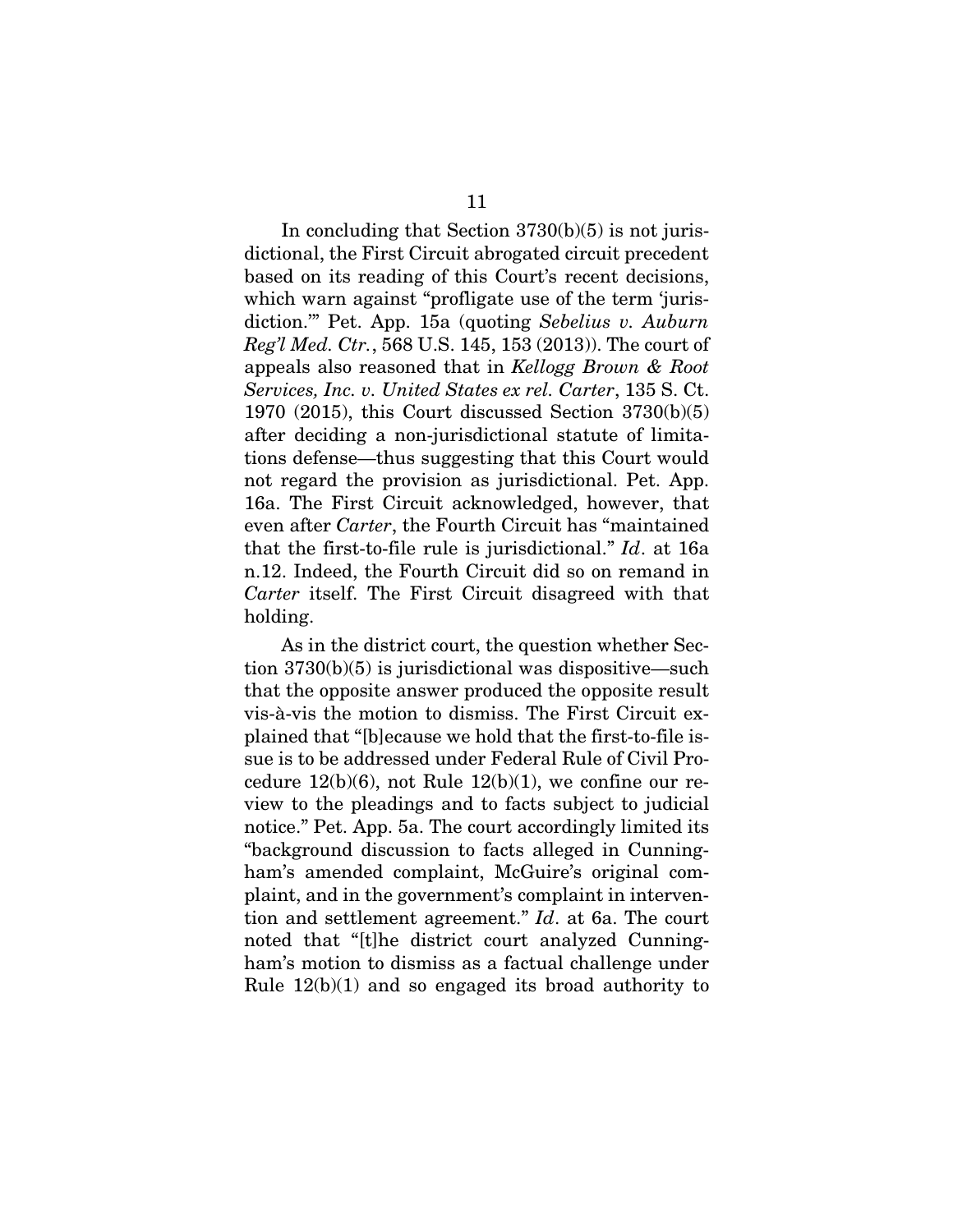look outside the pleadings to determine its own jurisdiction." *Id.* at 20a n.14 (quotation marks omitted). But the First Circuit took a narrower approach, and excluded from consideration the statutorily mandated evidentiary disclosures that Cunningham had provided to the government. *See id.* at 5a-6a, 19a-20a; *see also id.* at 23a-24a ("First-to-file analysis is limited to the four corners of the relevant complaints.").

Applying that non-jurisdictional rule, the First Circuit "conclude[d], based on those two complaints, that Cunningham and McGuire do not allege similar frauds, but allege different frauds with different mechanisms." Pet. App. 24a. Specifically, the court of appeals determined that Cunningham's complaint focused on medically unnecessary *initial* urine tests, while McGuire's complaint focused on medically unnecessary *confirmatory* tests—and that Cunningham's allegations about point-of-care urine cups merely alleged that the cups were provided on the cheap in order to encourage doctors to perform the tests, while McGuire alleged that they were provided for free in exchange for referrals, and therefore constituted an illegal kickback. *See id*. at 25a. Because "Cunningham's allegations do not include the essential elements of the fraud McGuire alleged," and because the government pursued and settled the fraud alleged by McGuire, the court reversed the district court's decision dismissing McGuire's cross-claim under Section 3730(b)(5). *Id*. at 25a-26a.[2](#page-22-0)

<span id="page-22-0"></span><sup>2</sup> The court of appeals did not discuss the other relators' motions to dismiss McGuire's complaint, which had been denied by the district court as moot, and were not at issue in the appeal.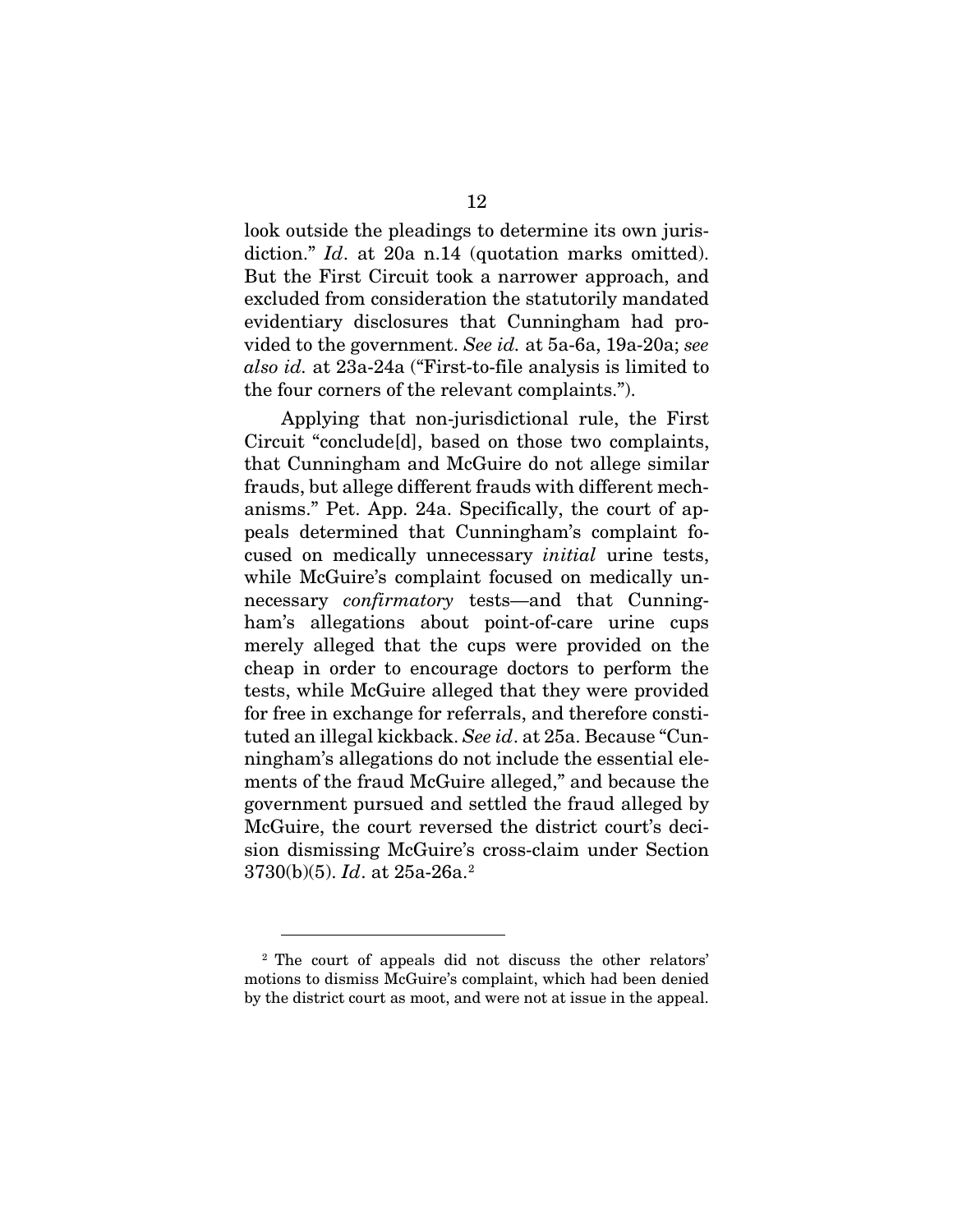4. Petitioners timely sought rehearing en banc, which was denied. Pet. App. 53a. This petition followed.

### <span id="page-23-0"></span>REASONS FOR GRANTING THE PETITION

Certiorari should be granted for four reasons. First, the question presented implicates a deep, acknowledged, and entrenched circuit split over whether Section 3730(b)(5) is jurisdictional. Second, the question is important and recurring. It implicates weighty concerns regarding the separation of powers, and will have practical import in many FCA cases because Section  $3730(b)(5)$  is potentially relevant whenever multiple relators might sue over the same fraud (*i.e.*, every large fraud case). Third, this case presents an ideal vehicle to address the question, as the district court and the court of appeals reached opposite results in this case based on their differing answers to the question. Finally, the First Circuit's legal conclusion was incorrect.

## <span id="page-23-1"></span>I. The Circuits Are Split Five to Three.

The circuits are divided over whether Section  $3730(b)(5)$  is jurisdictional or not. The split is entrenched and unlikely to resolve itself without this Court's intervention.

1. The majority of circuits that have considered the question (five) hold that Section 3730(b)(5) is jurisdictional.

In *United States ex rel. Carter v. Halliburton Co.*, 866 F.3d 199 (4th Cir. 2017), *cert. denied*, 138 S. Ct. 2674 (2018), the Fourth Circuit, on remand from this Court, reiterated circuit precedent holding that "'[i]f a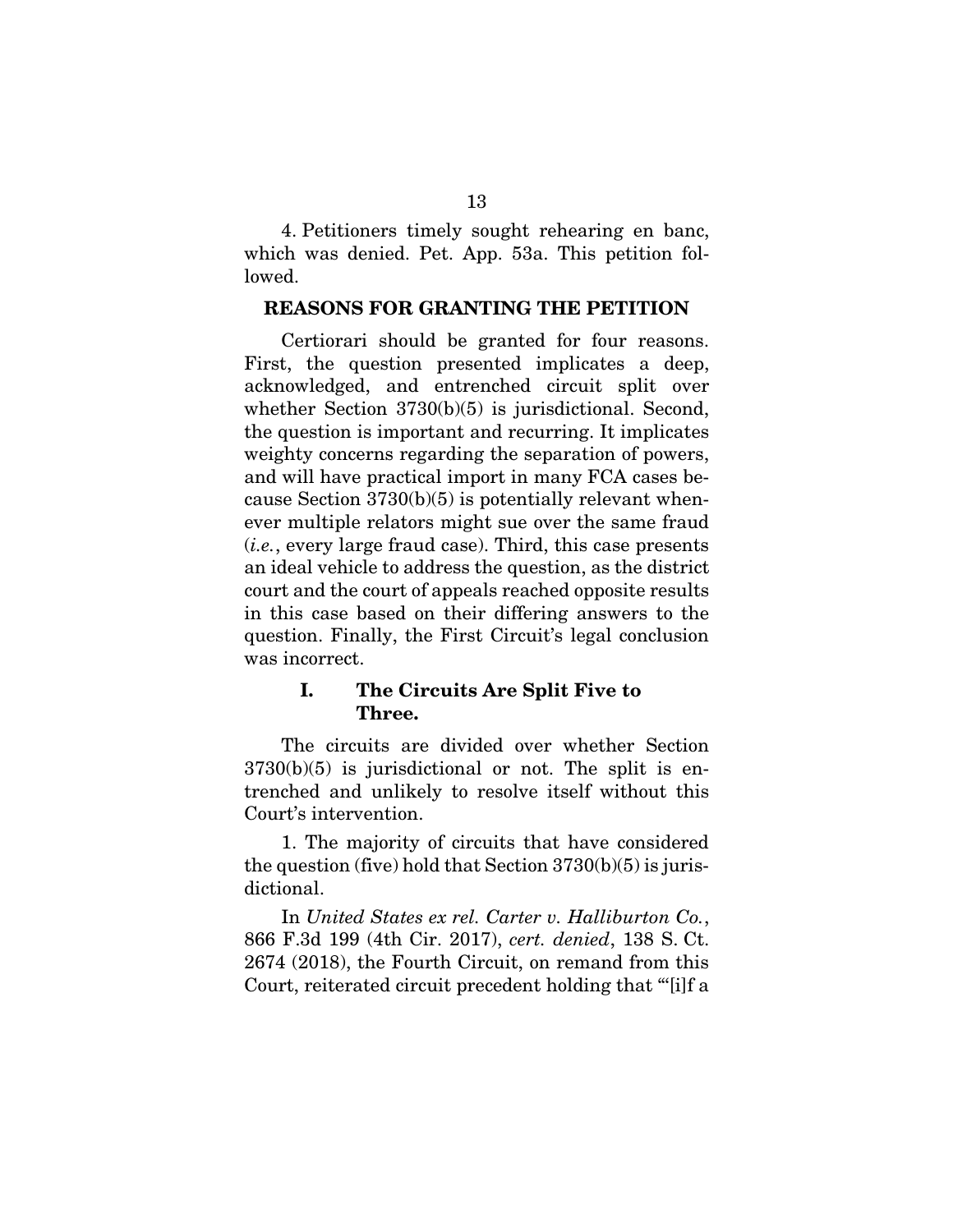court finds that the particular action before it is barred by the first-to-file rule, the court lacks subject matter jurisdiction over the later-filed matter,' and dismissal is therefore required." *Id*. at 203 (quoting *United States ex rel. Carson v. Manor Care, Inc.*, 851 F.3d 293, 303 (4th Cir. 2017)). The court acknowledged that at the time, two circuits had "held that a first-to-file defect bears only on the merits of a relator's action, rather than on a district court's jurisdiction over it." *Id*. at 203 n.1. But, the court explained, "[w]e have previously held otherwise, and we do not attempt to revisit this Circuit's rule here." *Ibid*. (citation omitted).

In *United States ex rel. Little v. Triumph Gear Systems, Inc.*, 870 F.3d 1242 (10th Cir. 2017), *cert. denied*, 138 S. Ct. 1298 (2018), the Tenth Circuit treated Section 3730(b)(5) as "a jurisdictional limit on the courts' power." *Id*. at 1246 (quoting *United States ex rel. Grynberg v. Koch Gateway Pipeline Co.*, 390 F.3d 1276, 1278 (10th Cir. 2004)). In that case, a relator (named Blyn) sued the defendant in 2012. *Id.* at 1245. A few months later, the relator's lawyer (named Little) filed an amended complaint in the same action, naming himself and a third party (named Motaghed) as the sole relators, and excising the original relator. *Ibid.* The defendant moved to dismiss the second complaint under Section 3730(b)(5), the district court denied the motion, and the Tenth Circuit reversed, holding that the filing of the amended complaint constituted a prohibited intervention in a pending action. *Ibid.*

The jurisdictional nature of Section 3730(b)(5) was important: the court rejected the relators' attempt to further amend the complaint to re-add the original plaintiff, reasoning that because the district court lacked jurisdiction over the amended complaint, the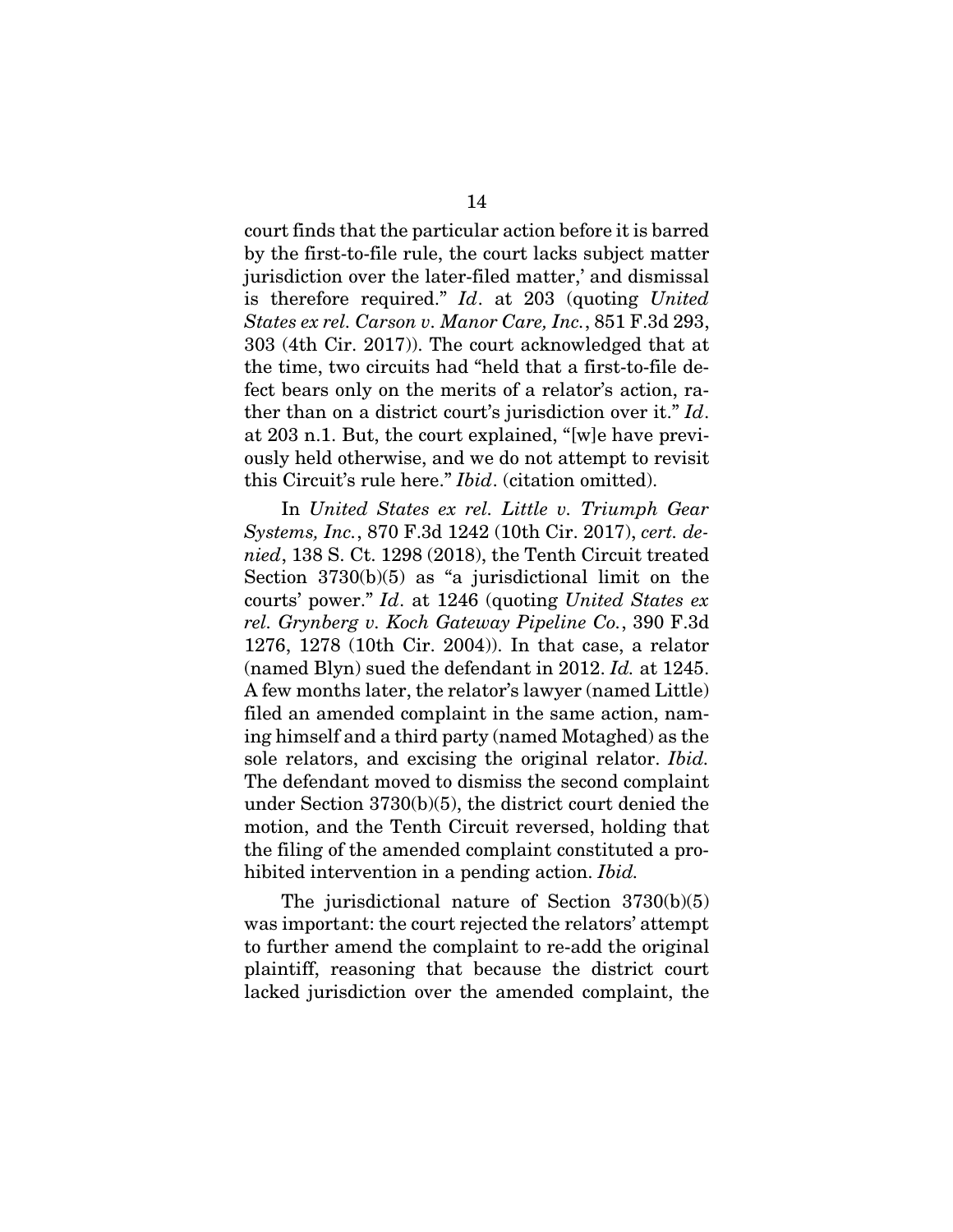problem could not be cured by further amendment. The Tenth Circuit also declined to overrule circuit precedent holding that Section 3730(b)(5) was jurisdictional. *See Little*, 870 F.3d at 1251 (citing *Grynberg*, 390 F.3d at 1278, and refusing to reconsider the validity of that decision).

The Ninth Circuit also "treat[s] the first-to-file bar as jurisdictional." *United States ex rel. Hartpence v. Kinetic Concepts, Inc.*, 792 F.3d 1121, 1130 (9th Cir. 2015). District courts in that circuit have relied on its precedents, as well as the Tenth Circuit's holding in *Little*, to dismiss second-filed FCA claims for lack of jurisdiction. *See, e.g.*, *United States ex rel. Doe v. Janssen Pharm. N.V.*, 2018 WL 5276291, at \*2 (C.D. Cal. Apr. 19, 2018).

In *United States ex rel. Branch Consultants v. Allstate Insurance Co.*, 560 F.3d 371, 376 (5th Cir. 2009), the Fifth Circuit explained that "Congress has placed a number of jurisdictional limits on the FCA's *qui tam*  provisions, including  $\S$  3730(b)(5)'s first-to-file bar." The court explicated that "[u]nder this provision, if [the plaintiff's] claim had already been filed by another, the district court lacked subject matter jurisdiction and was required to dismiss the action." *Id*. at 376-77.

The Sixth Circuit agrees with the majority view that Section  $3730(b)(5)$  is a "jurisdictional limit on the courts' power to hear certain duplicative qui tam suits," which "furthers the policies animating the FCA by ensuring that the government has notice of the essential facts of an allegedly fraudulent scheme while, at the same time, preventing opportunistic plaintiffs from bringing parasitic lawsuits." *United States ex rel.*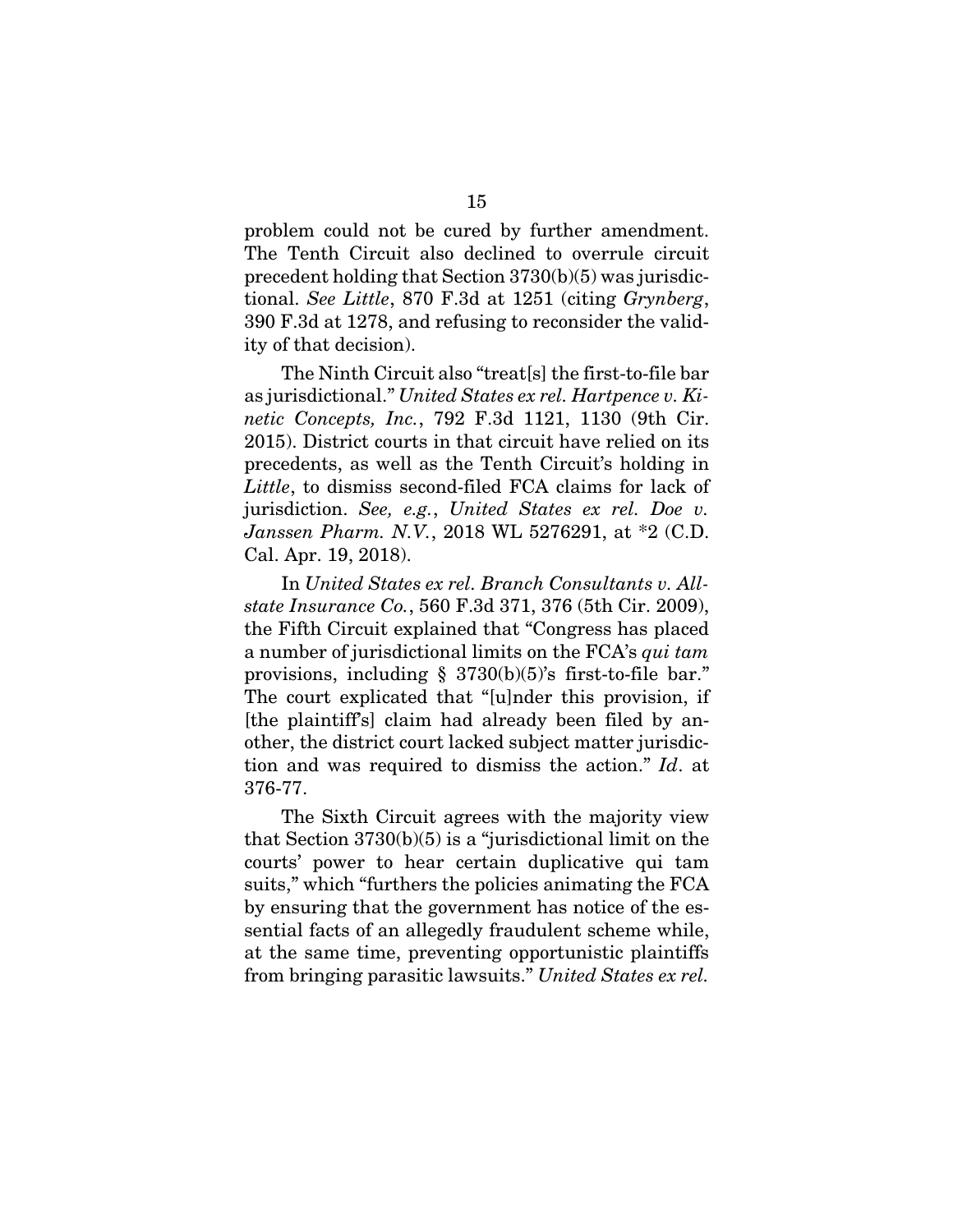*Poteet v. Medtronic, Inc.*, 552 F.3d 503, 516 (6th Cir. 2009) (quotation marks and citations omitted).

2. In contrast with the majority view, three circuits hold that Section 3730(b)(5) is not jurisdictional.

In *United States ex rel. Heath v. AT&T, Inc.*, 791 F.3d 112, 120 (D.C. Cir. 2015), the D.C. Circuit became the first court of appeals to break with the consensus view and hold that Section 3730(b)(5) is not jurisdictional. The court reasoned that the provision is not clearly phrased in jurisdictional terms, while certain other provisions of the FCA are—and it therefore inferred that the provision is not a jurisdictional limit on courts' power. *See ibid*.

In *United States ex rel. Hayes v. Allstate Insurance Co.*, 853 F.3d 80, 85 (2d Cir. 2017) (per curiam), the Second Circuit "join[ed] the D.C. Circuit in holding that the first-to-file rule is not jurisdictional and instead bears on the merits of whether a plaintiff has stated a claim." The court acknowledged, however, that "[s]everal circuits have stated or assumed that the first-to-file rule is jurisdictional." *Ibid*.

In this case, the First Circuit changed its position, shifting from the majority view to the minority one, and deepening the circuit split while acknowledging that the Fourth Circuit has gone the other way.

3. This split is unlikely to resolve itself without this Court's intervention. Courts of appeals on both sides of the split have acknowledged it, yet declined to join the other side. *See* Pet. App. 16a & n.12; *Carter*, 866 F.3d at 203 n.1; *Hayes*, 853 F.3d at 85. These include recent decisions in both directions. Moreover, the scope of the circuit split makes it unlikely to selfcorrect: three circuits adopted the minority view *after*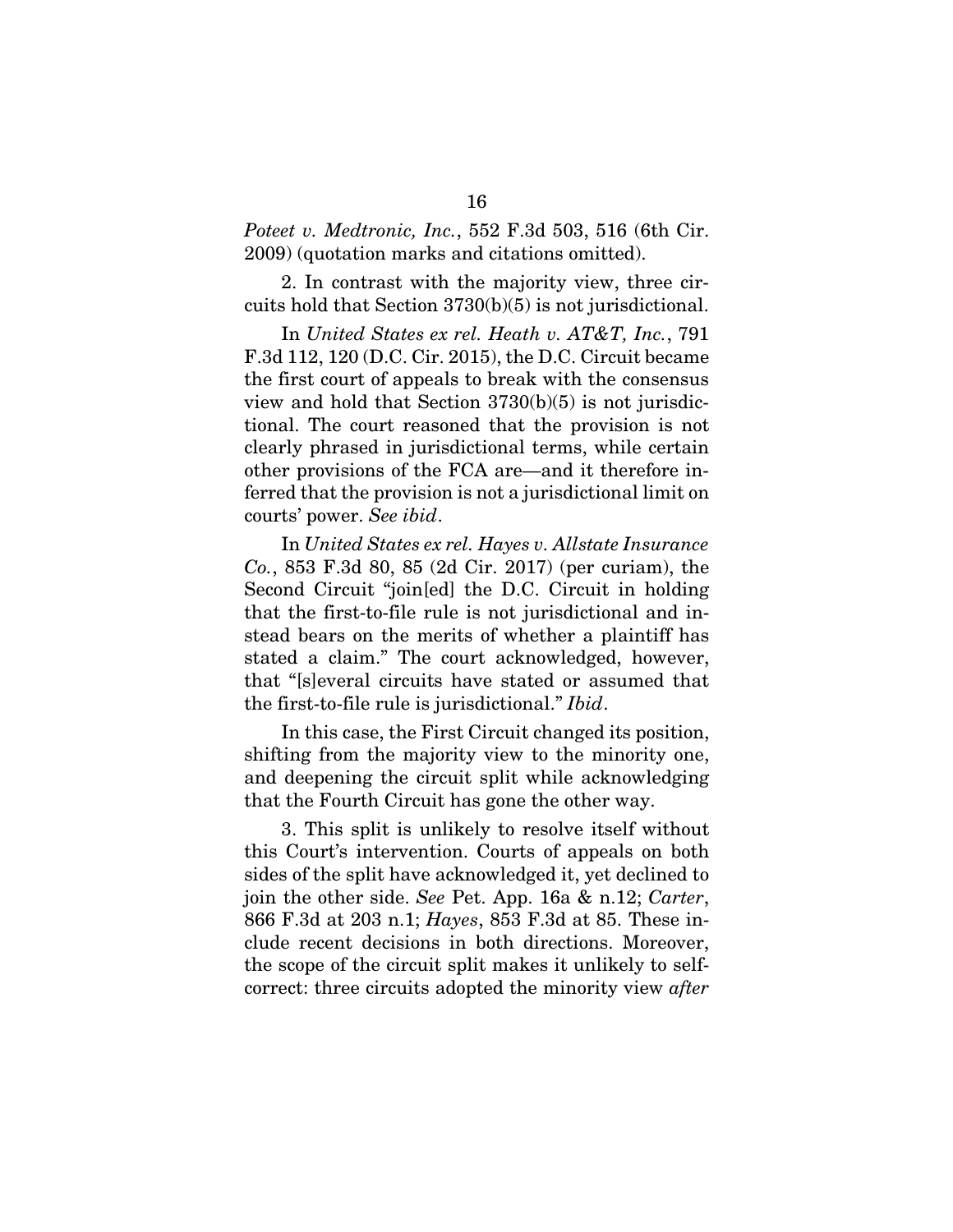a consensus among the circuits had developed, and now five circuits would have to abandon their settled precedents to achieve uniformity with the First Circuit's decision in this case—a feat that is unlikely, to say the least.

4. The circuit split is also particularly untenable because it is now possible that if an action were brought in a court that deems Section 3730(b)(5) jurisdictional, and a subsequent action against the same defendant were brought in a jurisdiction that deems Section 3730(b)(5) non-jurisdictional, district courts in those two circuits might consider different evidence and reach opposite conclusions regarding which action was brought first. This potential is well-illustrated by the district court and First Circuit's disagreement in this case, which turned on the district court treating Section 3730(b)(5) as jurisdictional, while the court of appeals refused to. FCA actions regarding nationwide schemes frequently are brought in different districts, and so the risk is real.

## <span id="page-27-0"></span>II. The Question Presented Is Important and Recurring.

Whether Section 3730(b)(5) is jurisdictional is both important and recurring. In this case, the question was important for a very practical reason: its answer dictated the evidence courts were able to consider in applying Section 3730(b)(5)—to dispositive effect. The question is important for myriad other reasons, too, including that jurisdictional objections bear on the separation of powers; they cannot be waived by litigants; they typically are not subject to equitable exceptions; the plaintiff bears the burden at the pleading stage to establish jurisdiction, while a defendant must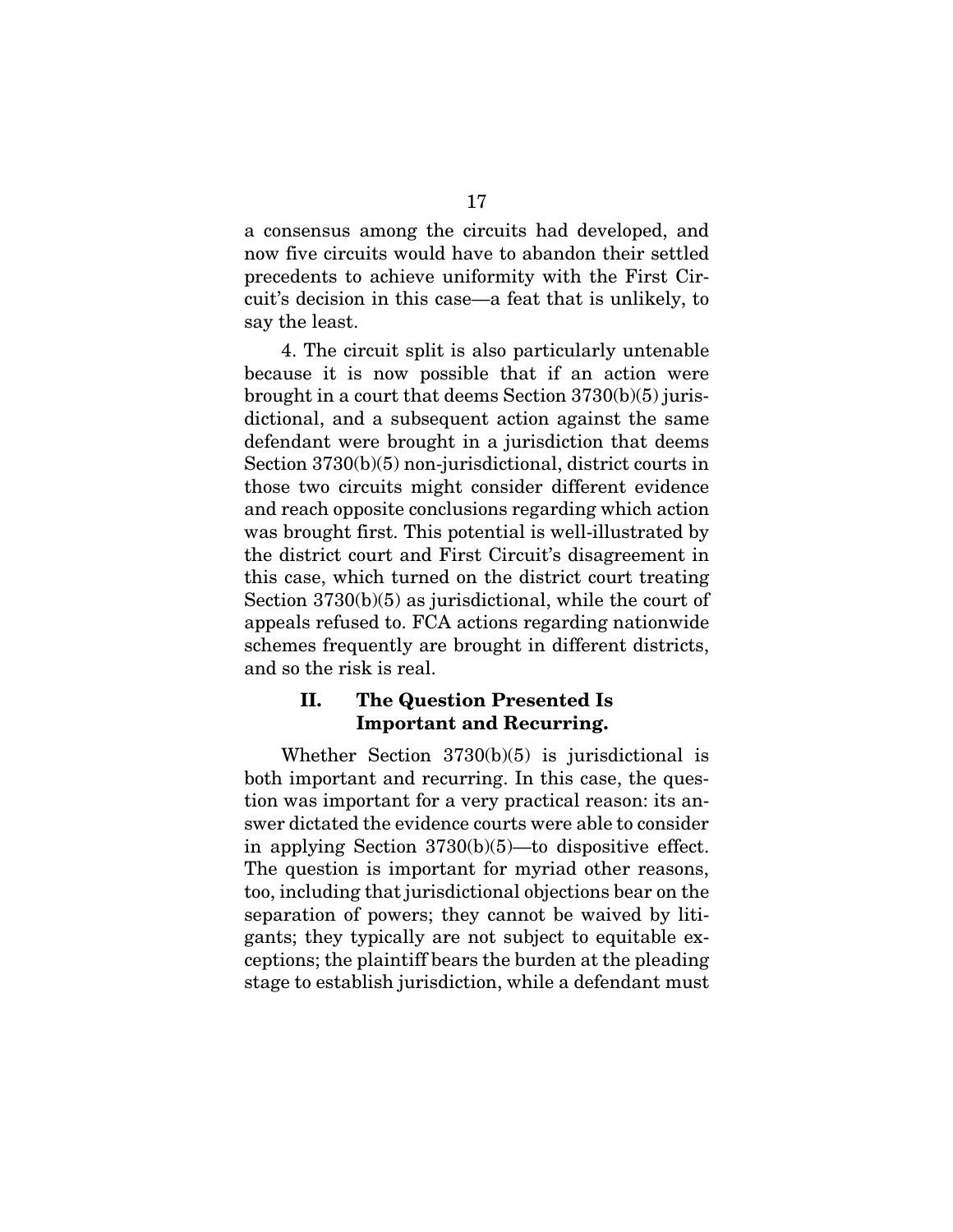establish that dismissal is warranted under Rule 12(b)(6); and actions dismissed for jurisdictional reasons ordinarily can be re-filed (whereas dismissals on the merits typically are with prejudice).

Recognizing the importance of these concerns, this Court has frequently granted certiorari to decide whether particular provisions are jurisdictional when, as here, the lower courts diverge. *See, e.g.*, *Fort Bend Cty. v. Davis*, 139 S. Ct. 1843, 1848 (2019) (granting certiorari "to resolve a conflict among the Courts of Appeals over whether Title VII's charge-filing requirement is jurisdictional"); *Hamer v. Neighborhood Hous. Servs. of Chi.*, 138 S. Ct. 13, 16, 19 (2017) (deciding whether time to appeal, set forth in Federal Rule of Appellate Procedure 4, was jurisdictional); *Musacchio v. United States*, 136 S. Ct. 709, 716 (2016) (granting certiorari to determine whether statute of limitations in 18 U.S.C. § 3282 is jurisdictional); *United States v. Kwai Fun Wong*, 135 S. Ct. 1625, 1630 (2015) (granting certiorari "to resolve a circuit split about whether" the time limits in 28 U.S.C.  $\S 2401(b)$  are jurisdictional, and therefore not subject to equitable tolling, or not); *Sebelius v. Auburn Reg'l Med. Ctr.*, 568 U.S. 145, 152 (2013) (granting certiorari "to resolve a conflict among the Courts of Appeals over whether the 180 day time limit in 42 U.S.C. § 1395*oo*(a)(3) constricts the Board's jurisdiction"). It should grant certiorari in this case, too.

The question presented is also likely to recur. Section 3730(b)(5) comes up all the time in cases involving large-scale frauds, because it is highly likely that multiple potential relators will know about the fraud and bring their own actions to redress it. Courts evaluating whether a particular action is first should know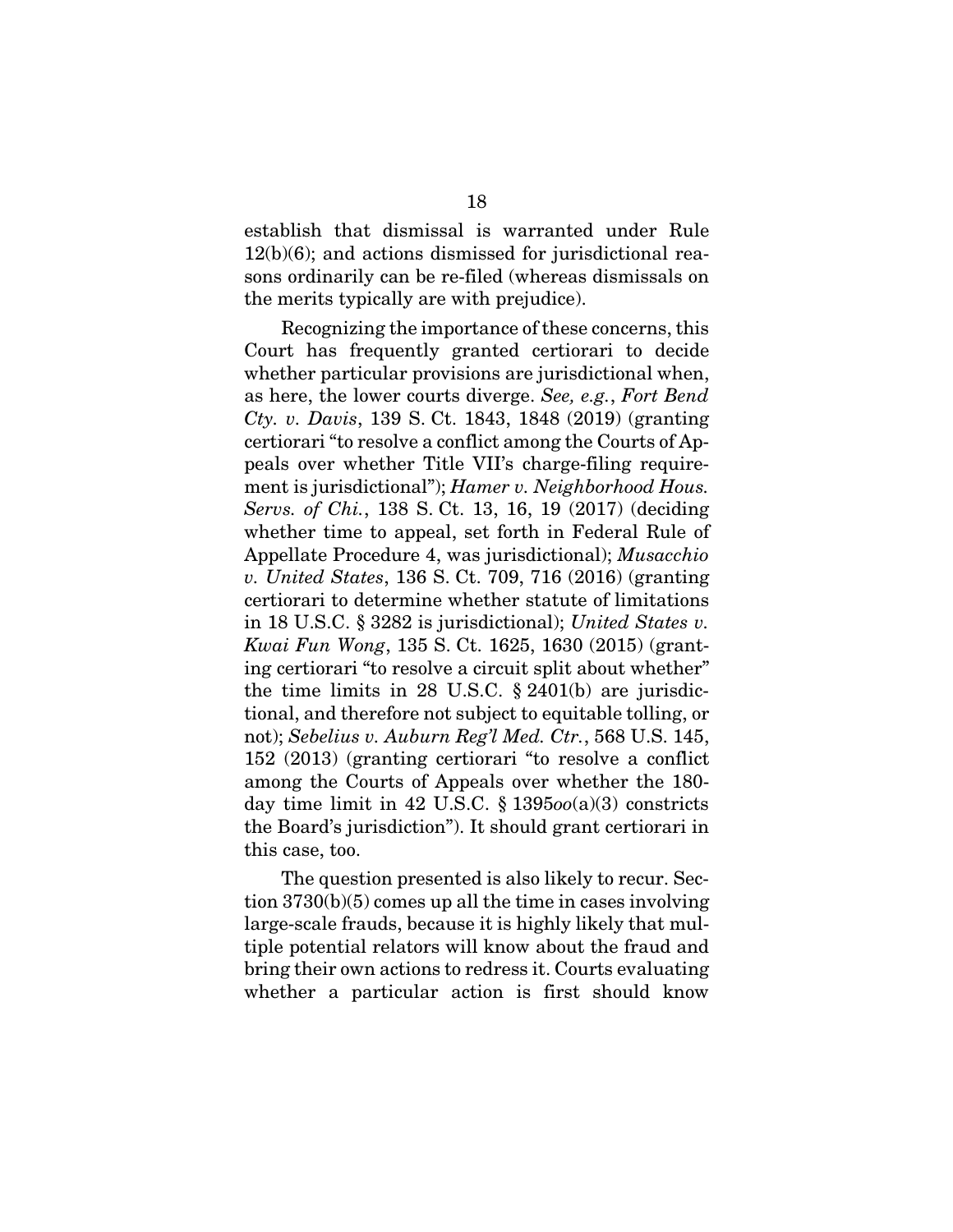whether they are adjudicating a jurisdictional matter or a merits-based one—and of course should know which evidence they can consider in adjudicating a motion to apply Section 3730(b)(5).

Even in cases in which the question never actually comes up, the application of Section 3730(b)(5) matters because any relator will want to know whether facts set forth in a disclosure statement, but not in a complaint, will trigger Section 3730(b)(5)'s bar. If the answer is "yes," then relators will be more comfortable filing a concise pleading, and may not feel compelled to file amended complaints every time new evidence comes to light. If the answer is "no," then relators will want to err on the side of caution by filing prolix complaints detailing every known or potentially knowable fact about the defendant's conduct—and by updating the complaint as frequently as possible when new information comes in to prevent a later relator from poaching the action.

## <span id="page-29-0"></span>III. This Case Is an Excellent Vehicle to Resolve the Question.

This case presents a pure question of law that was outcome-determinative below. The district court determined that Cunningham's complaint, alone, did not demonstrate that McGuire's was duplicative, but that the statutorily mandated evidentiary disclosures submitted alongside Cunningham's complaint did. *See* Pet. App. 42a-43a. The court accordingly determined that while Cunningham's motion to dismiss failed under the narrow merits rubric of Rule 12(b)(6), it easily succeeded under the broader subject-matter jurisdiction analysis of Rule 12(b)(1), which allowed consideration of those materials. *Ibid*. Applying this rule, the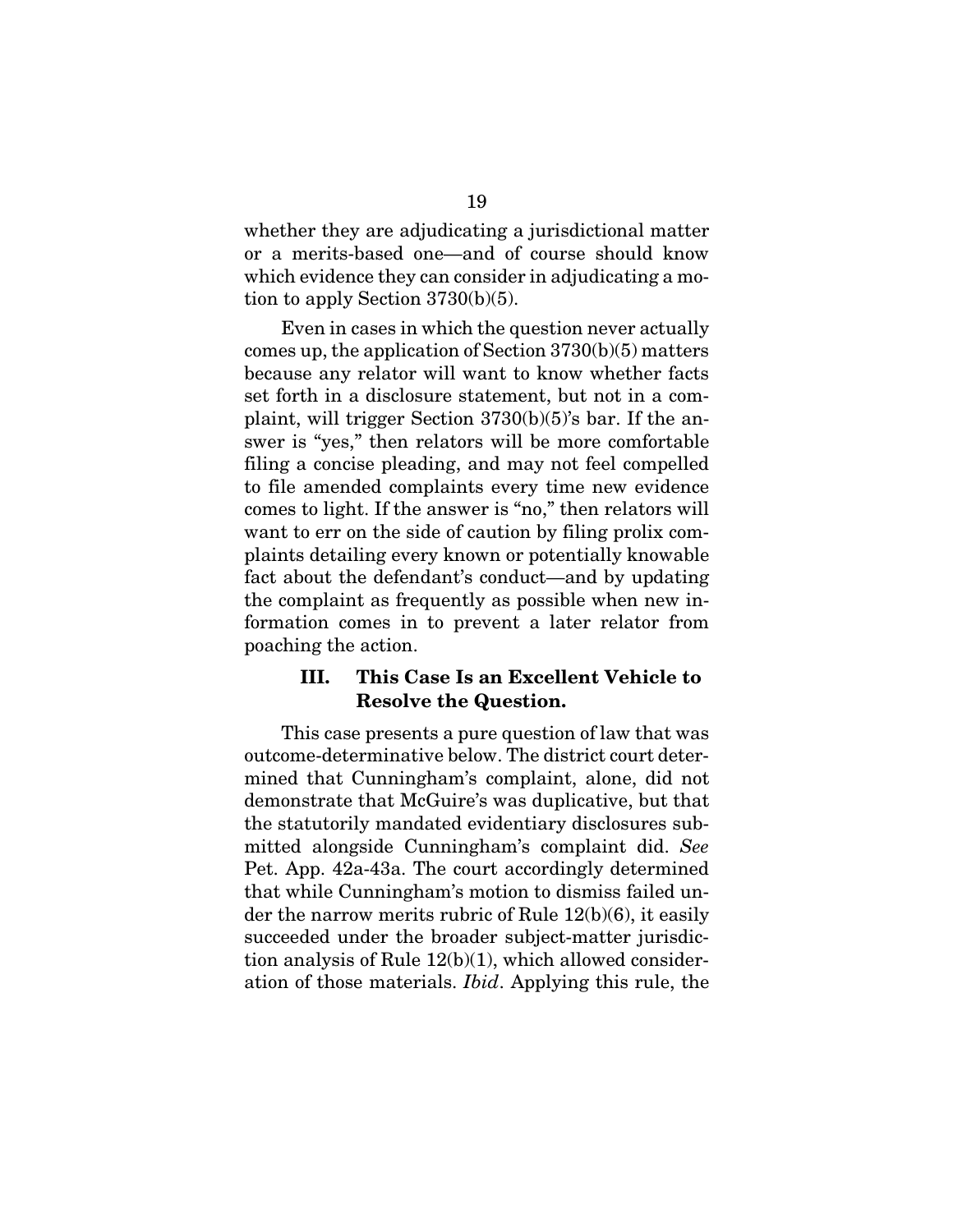court granted judgment to Cunningham as a matter of law. *Id*. at 47a.

The First Circuit did not fault the district court's assessment of the evidence. It did not dispute, for example, that Cunningham's evidentiary disclosures described the fraudulent scheme that McGuire alleged in his complaint. Instead, the First Circuit held, as a matter of law, that a court conducting the analysis could not consider evidentiary disclosures at all "[b]ecause . . . the first-to-file rule is to be addressed under Federal Rule of Civil Procedure 12(b)(6), not Rule  $12(b)(1)$ ," and so the court was required to "confine" its review to the pleadings and facts subject to judicial notice. Pet. App. 5a. Limiting its analysis accordingly, the First Circuit reached the opposite result.

It is also a virtue that in this case, the dispute over the application of Section 3730(b)(5) arises between two relators, as opposed to a putative second relator and a defendant. The relators are in the best position to advocate for the primacy of their respective actions, and each of the parties here has a strong interest in his position.

Finally, there are no other issues that would prevent this Court from interpreting Section 3730(b)(5). Although McGuire raised some alternative arguments below, the First Circuit did not reach them, and all can be addressed on remand to the extent necessary. *See, e.g.*, Pet. App. 8a n.6 (McGuire's argument that Cunningham's claim does not count as a "pending" claim); *id.* at 14a n.10 (McGuire's argument that his crossclaim is not subject to Section  $3730(b)(5)$ . Thus, this case presents a clean vehicle to adjudicate the question presented.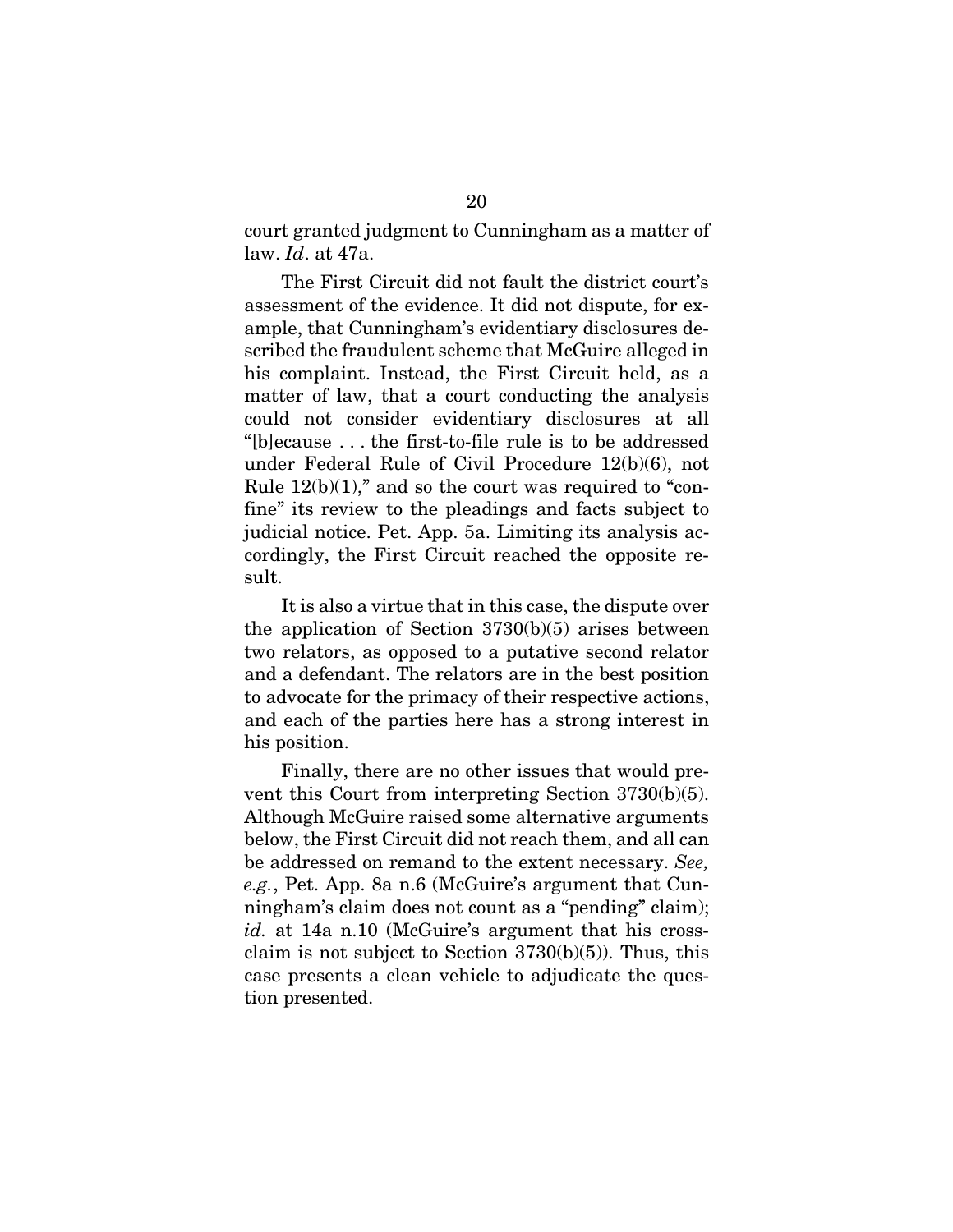### <span id="page-31-0"></span>IV. The First Circuit's Decision Is Wrong.

Certiorari should also be granted because the First Circuit's decision is wrong. Section 3730(b)(5) should be treated as a jurisdictional provision, under which a court is required to consider all of the facts underlying a pending action to determine whether a subsequent action is barred. At a minimum, that consideration necessarily includes facts described in evidentiary disclosures in addition to the relator's complaint.

1. Start with the statutory text. Section 3730(b)(5) provides, in full, that: "When a person brings an action under this subsection, no person other than the Government may intervene or bring a related action based on the facts underlying the pending action." 31 U.S.C. § 3730(b)(5). The relevant "subsection" is subsection (b), entitled "actions by private persons." It provides that "[a] person may bring a civil action for a violation of [the FCA] for the person and for the United States Government." *Id.* § 3730(b)(1). The subsection also expressly requires the written evidentiary disclosure in addition to the complaint: it provides that in any private action under the subsection, "[a] copy of the complaint and written disclosure of substantially all material evidence and information the person possesses shall be served on the Government." *Id*. § 3730(b)(2). The service of "*both* the complaint and the material evidence and information" triggers a clock for the government to make an intervention decision. *Ibid.* (emphasis added).

The plain text of subsection (b) establishes that to "bring" an "action" under the FCA, a relator must do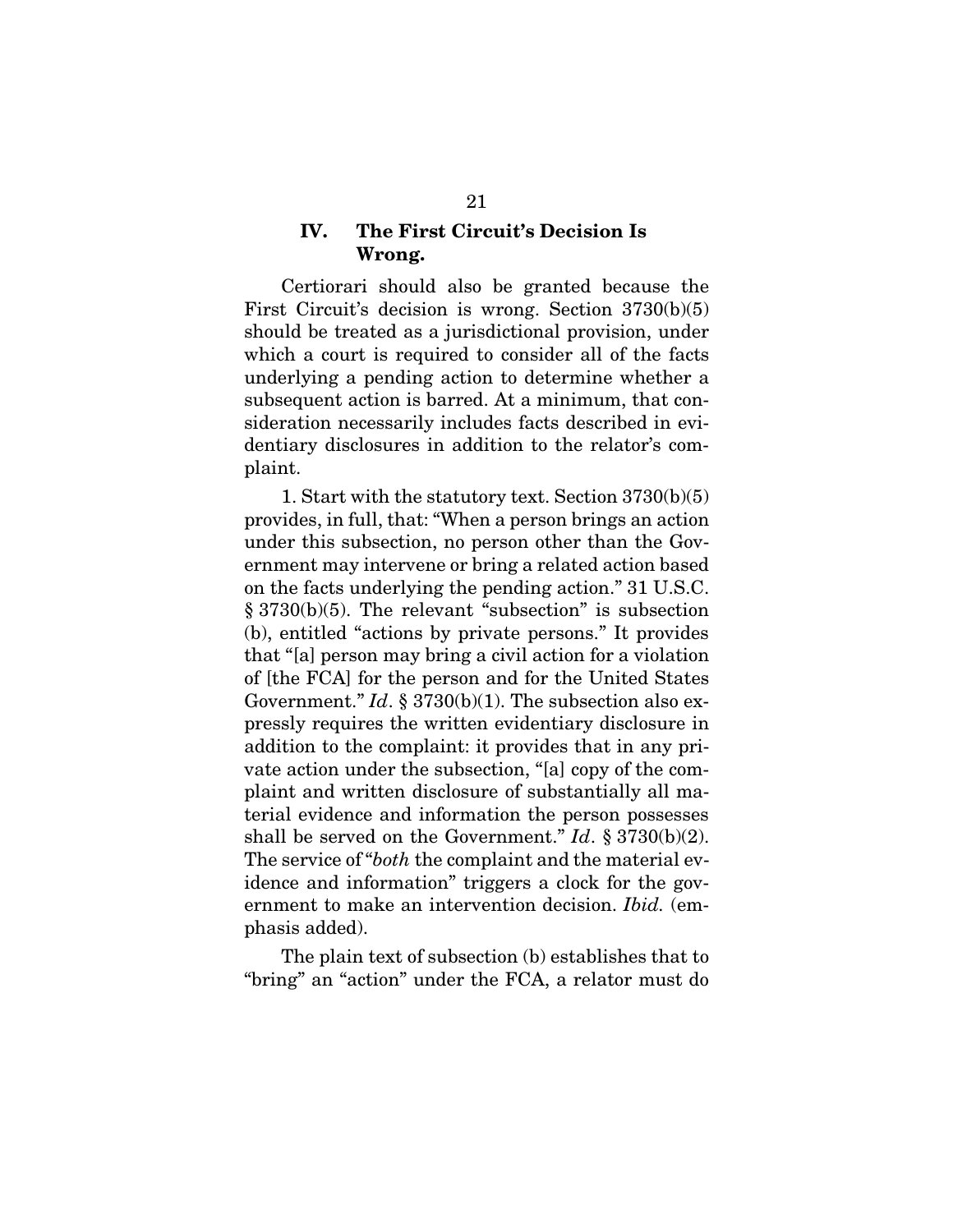more than merely file a complaint; he must also provide a written disclosure of all material evidence and information in his possession to the government. Indeed, courts have recognized that failure to submit the required evidentiary disclosure "would defeat the relator's authority to pursue the *qui tam* action." *United States ex rel. Woodard v. Country View Care Ctr., Inc.*, 797 F.2d 888, 891-92 (10th Cir. 1986); *United States ex rel. Doe v. CVS Corp.*, 1999 WL 33912815, at \*3 (D.S.C. June 14, 1999); *United States ex rel. Made in the USA Found. v. Billington*, 985 F. Supp. 604, 608 (D. Md. 1997) (bare bones disclosure does not satisfy the statute).

It follows, then, that in deciding whether a laterbrought action is "based on the facts underlying [a] pending action" that was brought "under this subsection," courts should consider not only the complaints, but also the required evidentiary disclosures—which were key to "bringing" the action in the first instance.

Other features of the text confirm that Congress did not intend for the analysis under Section  $3730(b)(5)$  to be limited to complaints alone. Specifically, Section  $3730(b)(5)$  says "facts"; it does not say "allegations"—and the two are not synonyms. Facts are the actual circumstances underlying a lawsuit. Allegations in a complaint are claims that the defendant did something wrong based on a summary of the most legally relevant facts. Moreover, nobody thinks that complaints (even complaints subject to Federal Rule of Civil Procedure 9(b)) must allege *all* of the underlying facts; they must only allege enough to enable the defendants to respond. *See, e.g.*, *United States ex rel. SNAPP, Inc. v. Ford Motor Co.*, 532 F.3d 496, 503-04 (6th Cir. 2008). Thus, while a complaint is the logical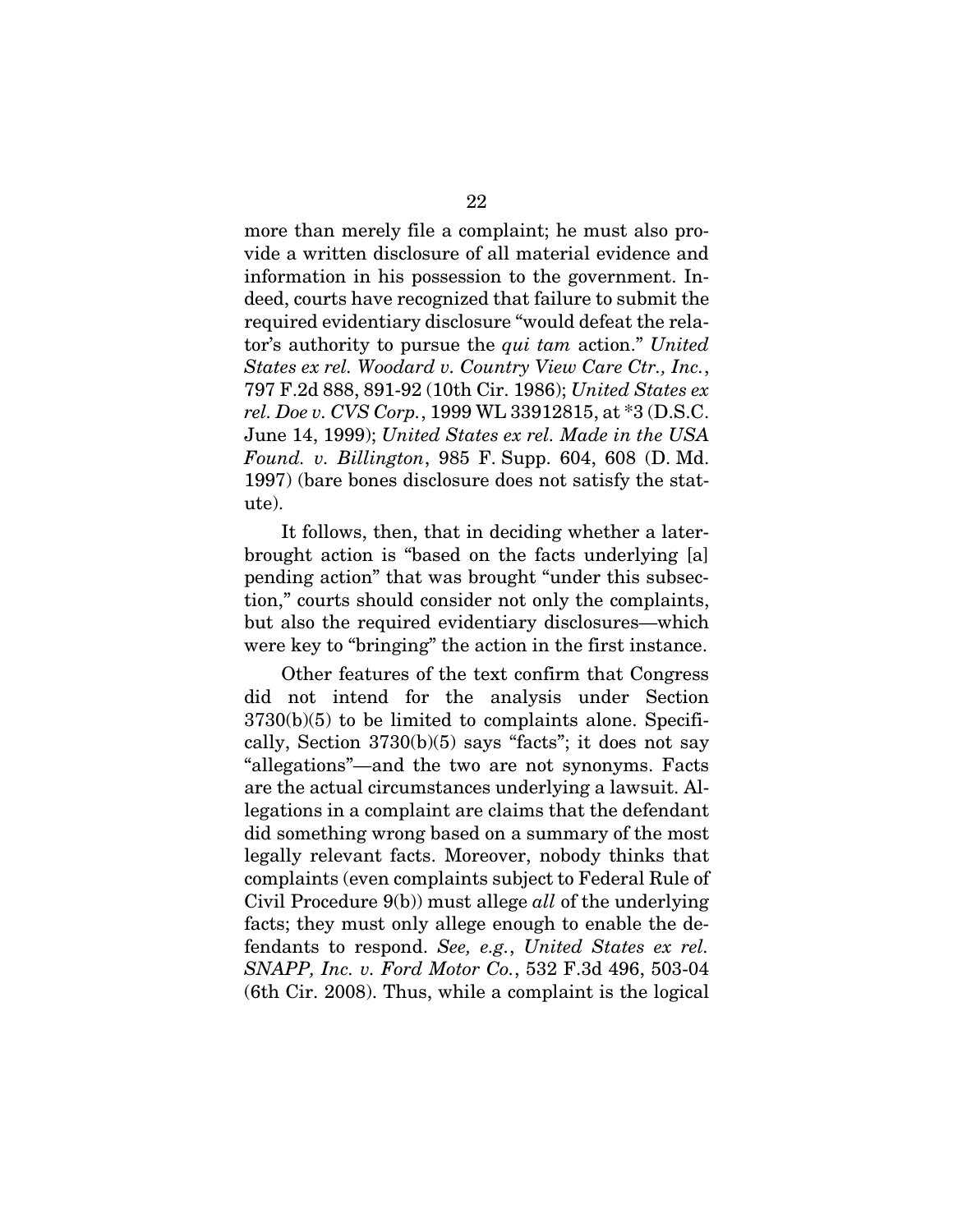starting point for an inquiry into the facts underlying a lawsuit, there is no sound reason to treat it as the end-point—and Congress certainly did not mandate such a narrow inquiry when it enacted Section 3730(b)(5).

The structure of the statute confirms that Congress understands the distinction between allegations and facts. Another provision, known as the "public disclosure bar," provides that a court shall dismiss an action or claim "if substantially the same allegations or transactions as alleged in the action or claim were publicly disclosed" in an enumerated forum. 31 U.S.C. § 3730(e)(4)(A). There, Congress expressly based dismissal on allegations. Elsewhere, in the statute of limitations, the statute refers to "facts"—and there, the word means underlying facts, and not only allegations. *See* 31 U.S.C. § 3731(b)(2) (starting the limitations clock "when facts material to the right of action are known or reasonably should have been known by the official of the United States charged with responsibility to act in the circumstances").

Reading the word "facts" in Section 3730(b)(5) to include facts set forth in evidentiary disclosures is also the most consistent with Section 3730(b)(5)'s core purpose, which "is to provide incentives to relators to promptly alert the government to the essential facts of a fraudulent scheme." *Carson*, 851 F.3d at 302 (quotation marks omitted). Courts have accordingly recognized that "once the government knows the essential facts of a fraudulent scheme, it has enough information to discover related frauds," so that Section 3730(b)(5) applies. *Id*. at 303 (quotation marks omitted).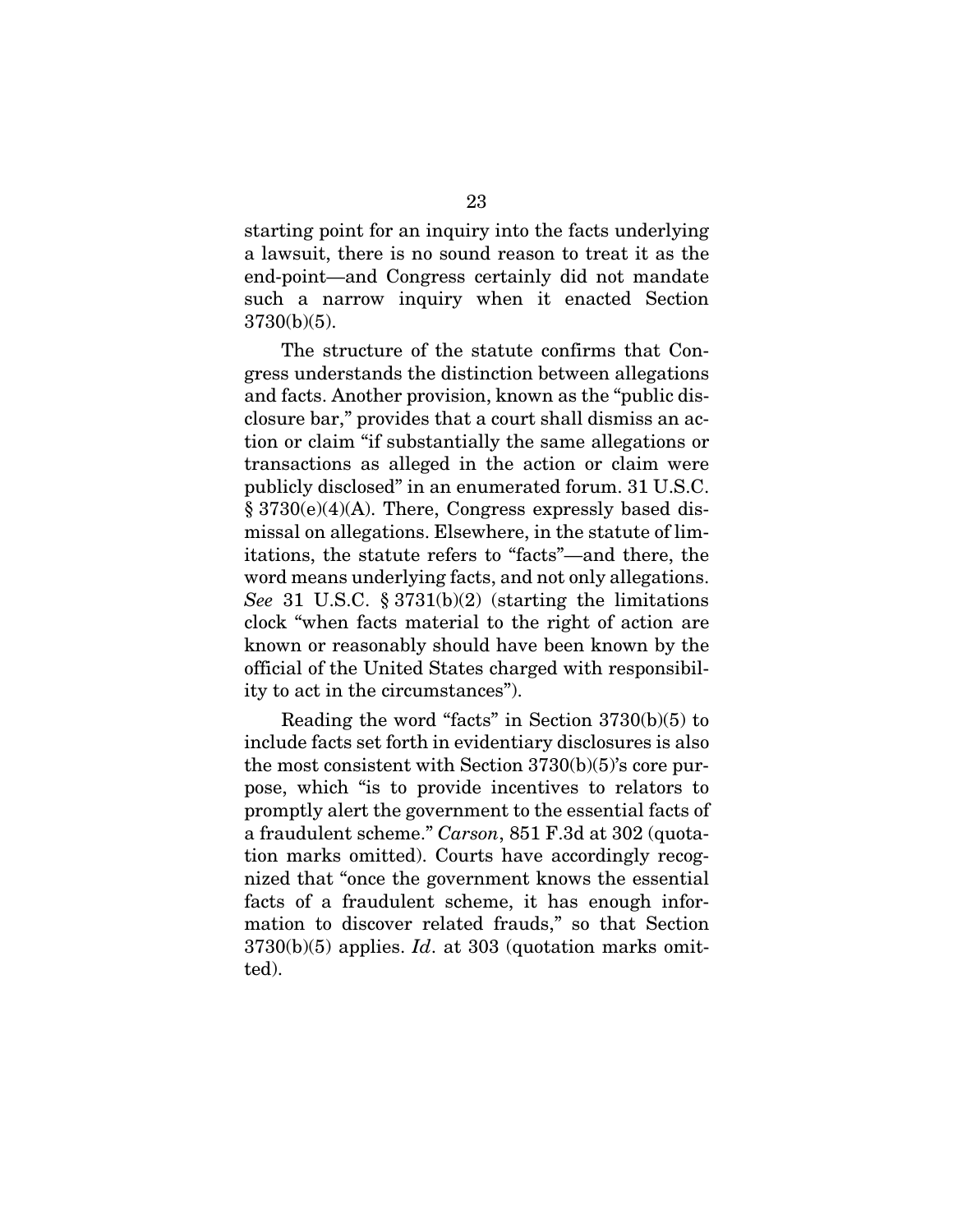This raises the question: how does the government actually learn "the essential facts of a fraudulent scheme"? The answer is not that the government only reviews the allegations in a relator's complaint. It also reviews the evidentiary disclosures to shape its own investigation. *See, e.g.*, *In re Nat. Gas Royalties Qui Tam Litig.*, 467 F. Supp. 2d 1117, 1233 (D. Wyo. 2006) ("The well-recognized purpose of the disclosure requirement is to provide the government with ample information to investigate and permit an informed decision on intervention."), *aff'd in part*, 562 F.3d 1032 (10th Cir. 2009); *United States ex rel. Yannacopoulos v. Gen. Dynamics*, 235 F.R.D. 661, 663 (N.D. Ill. 2006); *United States ex rel. Bagley v. TRW, Inc.*, 212 F.R.D. 554, 555 (C.D. Cal. 2003); *CVS Corp.*, 1999 WL 33912815, at \*3. As the district court explained, evidentiary disclosures "are a required component of the 'notice' that a relator must provide for the government." Pet. App. 37a. And they usually contain information about the fraud that is not contained in the complaint. That is why the Section 3730(b)(5) "analysis would be incomplete" if a court did not consider "written disclosures outside the complaint." *Ibid*.

The foregoing establishes that the purpose of the evidentiary disclosure requirement in subsection  $(b)(2)$  overlaps significantly with the purpose of the bar in subsection (b)(5): both are designed to ensure that the relator timely communicates the facts in his possession to the government. The best way to ensure that these two statutory provisions accomplish their common purpose is to read them in harmony with each other, using the disclosure submitted pursuant to subsection (b)(2) during the application of subsection  $(b)(5)$ .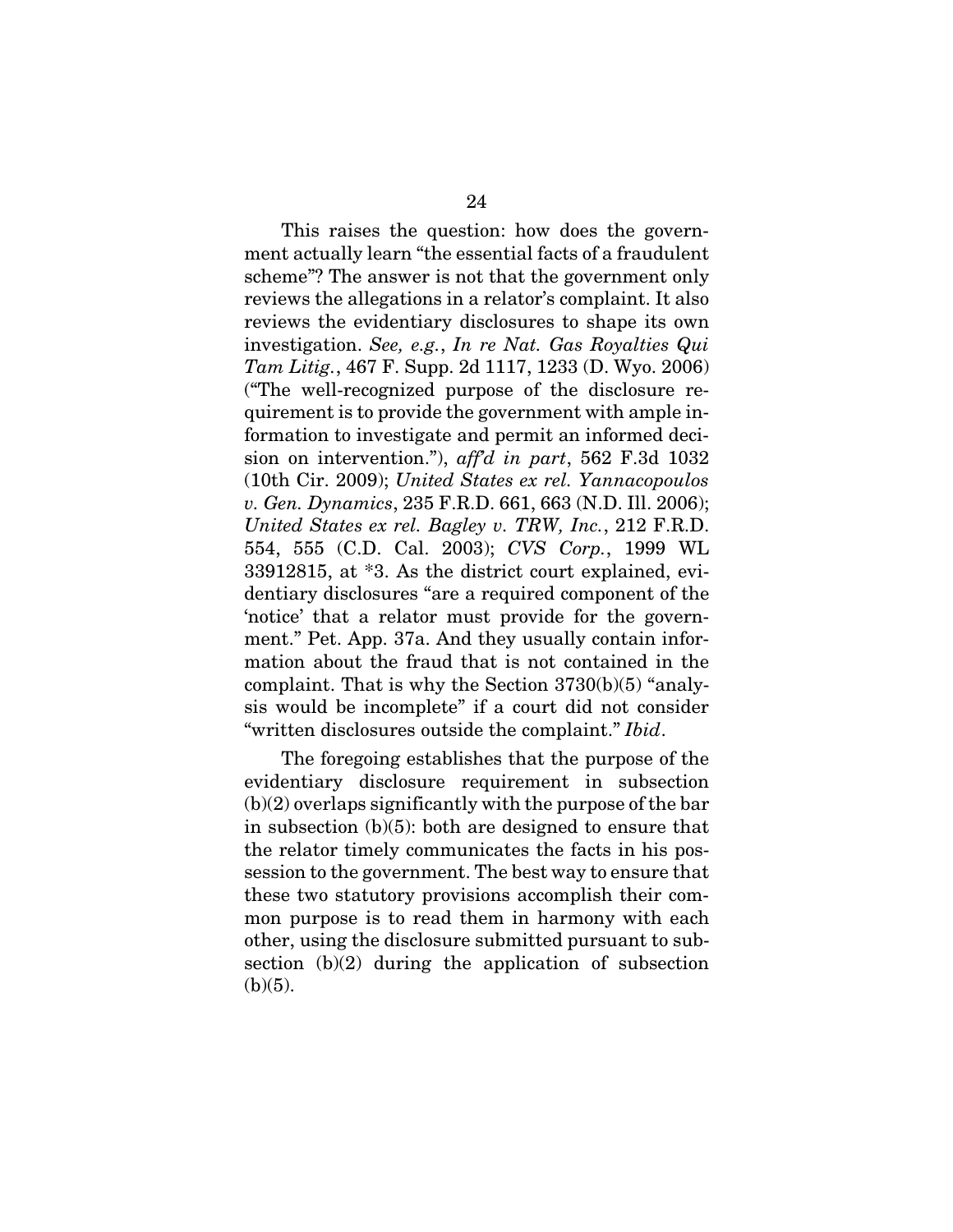Reading the phrase "facts underlying the pending action" to include all of the facts—and not only the allegations in the complaint—also resolves a number of practical problems. First, it relieves the relator of having to file prolix complaints setting forth every jot and tittle of every false claim. Imagine, for example, that a relator had good information relating to hundreds, or thousands, of false claims (which is not uncommon in health care cases). The relator could lard up the complaint with anecdotes and data about each claim—but that would serve little purpose. It would be far more elegant to plead the details of representative example false claims, and to provide the more comprehensive descriptions to the government in the evidentiary disclosure. But if courts cannot consider facts outside the complaint, that approach risks allowing an opportunistic subsequent relator to file a complaint based on false claims that the first relator's complaint did not mention.

Second, a rule that goes beyond the pleadings acknowledges that not all of the useful information a relator gives to the government will necessarily be allegations about the defendant's conduct. For example, a relator may not have firsthand knowledge of the contents of certain records in the defendant's possession but may have good reason to suspect that they contain incriminating information, and may be able to tell the government where to look for the records or who to ask for them. Those disclosures may lead the government to new facts underlying the relator's claims—but an analysis focused solely on complaints would miss them.

Similarly, a rule that focuses on the plain meaning of the word "facts" makes far more sense once a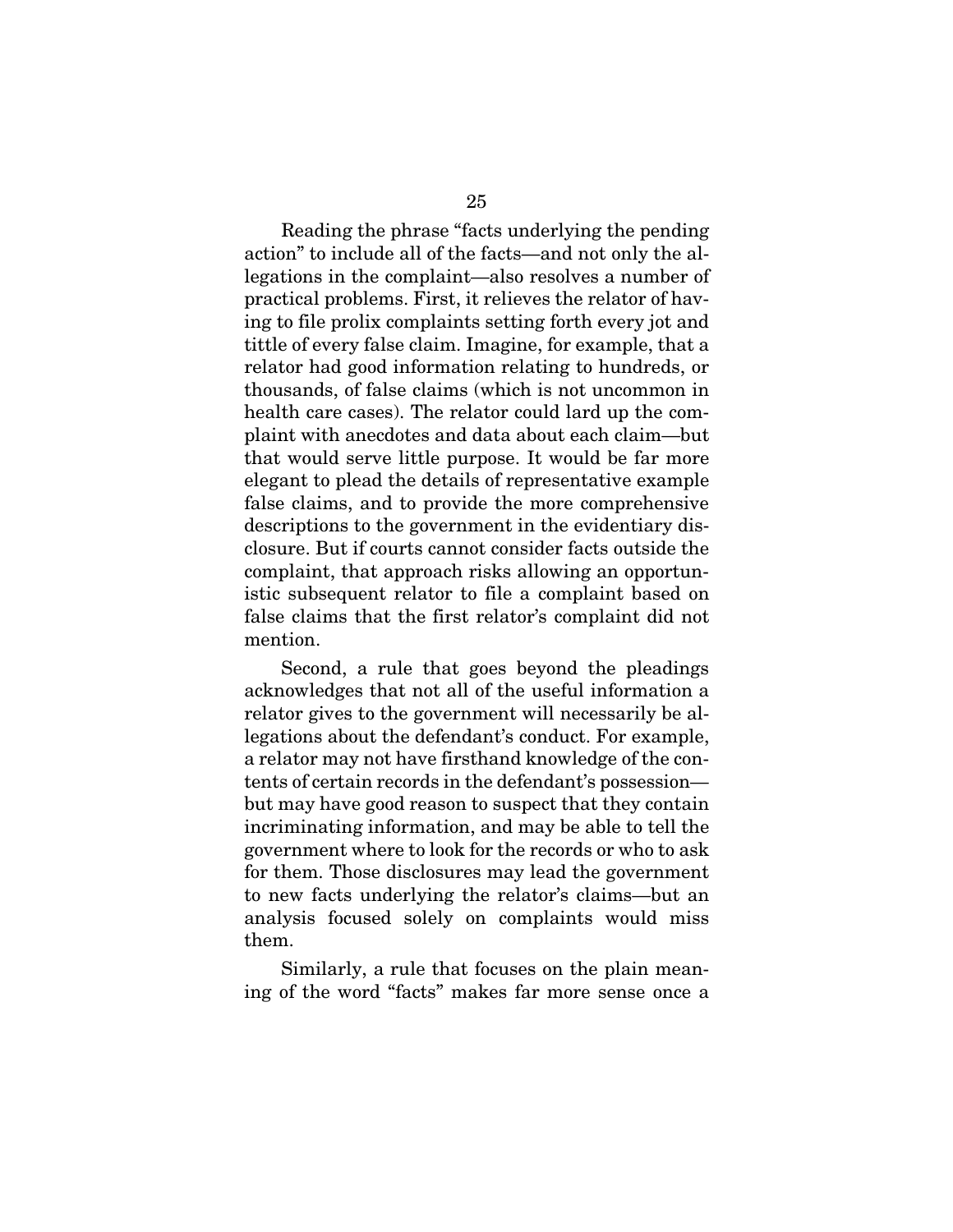case gets past the pleading stage. Consider a hypothetical that is slightly different from this case, but illustrative. Assume that a case was brought, survived a motion to dismiss, and went into discovery. In the course of discovery, evidence was uncovered revealing that the fraud was broader than originally alleged in the relator's complaint (for example, that it included an additional form of kickback)—and that evidence was used in the summary judgment briefing. Nobody would think that a second relator was entitled, at that moment, to file a new claim based on the fraud described in the summary judgment record of a pending case. But that outcome is the natural consequence of reading Section 3730(b)(5) narrowly to include only allegations in a complaint.

This case provides another good illustration. Cunningham sued Millennium in 2009 alleging that it was billing the government for medically unnecessary tests. In the course of the government's investigation, Cunningham disclosed that Millennium was not only billing the government for initial tests, but unnecessary confirmatory tests as well, which were ordered without regard to patient need. McGuire's complaint, which came after Cunningham's disclosures, focuses on those confirmatory tests. By considering all of the facts that Cunningham conveyed to the government, the district court correctly determined that McGuire's complaint was based on the same facts underlying Cunningham's action. The First Circuit's blinkered application of the statute, by contrast, led it to conclude that even though the government had been informed, by a *qui tam* relator with a pending action, of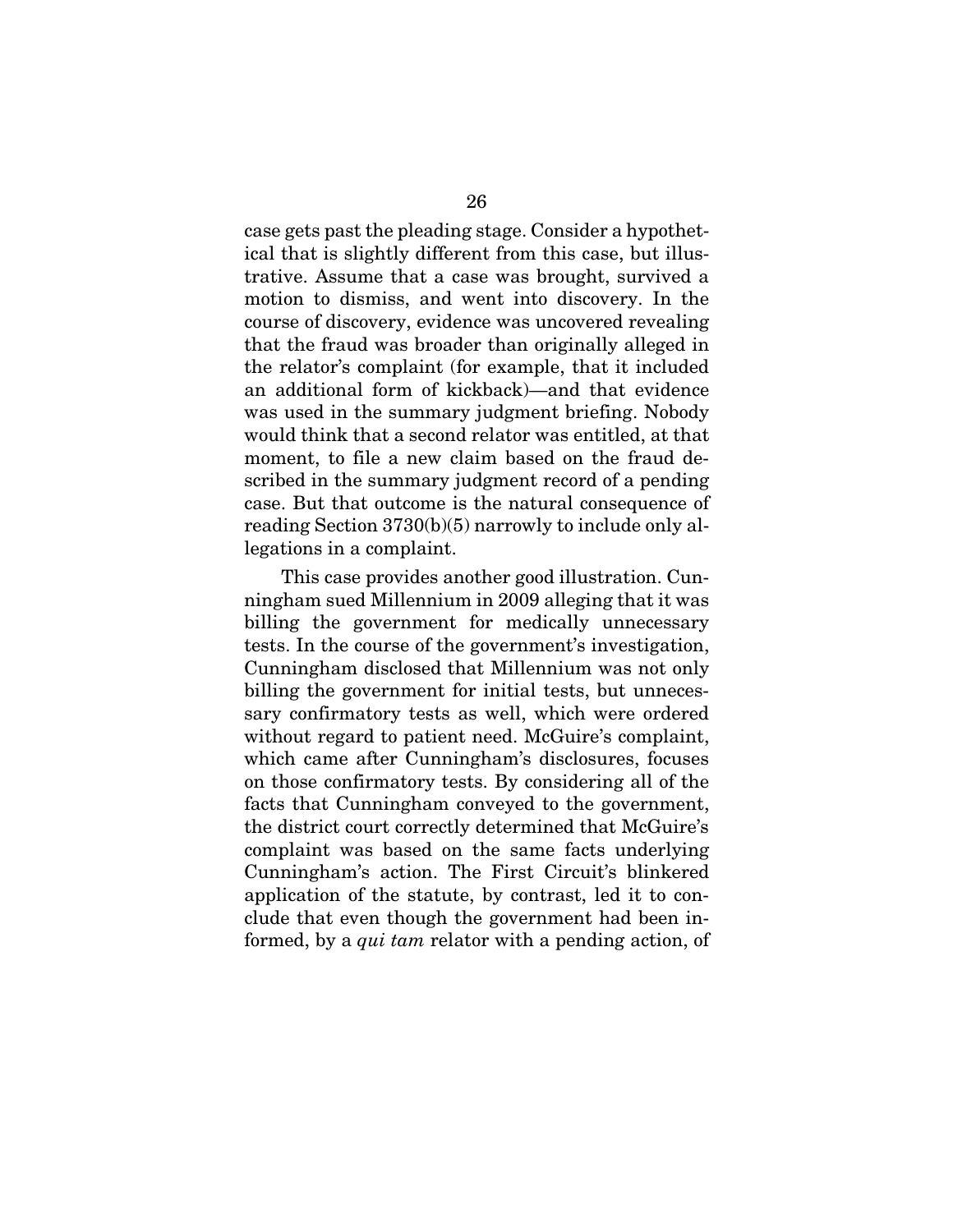Millennium's confirmatory testing fraud, that was irrelevant because that information was not the focus of the relator's complaint.

2. It follows from the foregoing that Section 3730(b)(5) should be interpreted as a jurisdictional provision. To be sure, the provision is not phrased expressly in jurisdictional terms—and under this Court's most recent precedents, that fact cuts against treating it as jurisdictional. But Section 3730(b)(5), which was added to the FCA in 1986,<sup>[3](#page-37-0)</sup> predates those recent precedents, and there is good reason to think that Congress intended it to function as a jurisdictional provision.

First, it clearly makes sense for Section 3730(b)(5) to be applied as early as possible in a second-filed action, in order to save party and judicial resources if the action must be dismissed. Indeed, the vast majority of cases apply Section 3730(b)(5) at the pleading stage. If, as argued above, the word "facts" in Section 3730(b)(5) encompasses all of the relevant facts, and not just allegations in complaints, then a motion on the pleadings under Rule 12(b)(6) is manifestly not the right way to address Section 3730(b)(5). A motion to dismiss for lack of jurisdiction under Rule  $12(b)(1)$ , which permits consideration of all pertinent jurisdictional facts, is a far better procedural mechanism because it would permit early consideration of Section 3730(b)(5), while also allowing courts to consider all of the pertinent evidence.

<span id="page-37-0"></span><sup>3</sup> False Claims Amendments Act of 1986, Pub. L. No. 99-562, 100 Stat. 3153, 3155.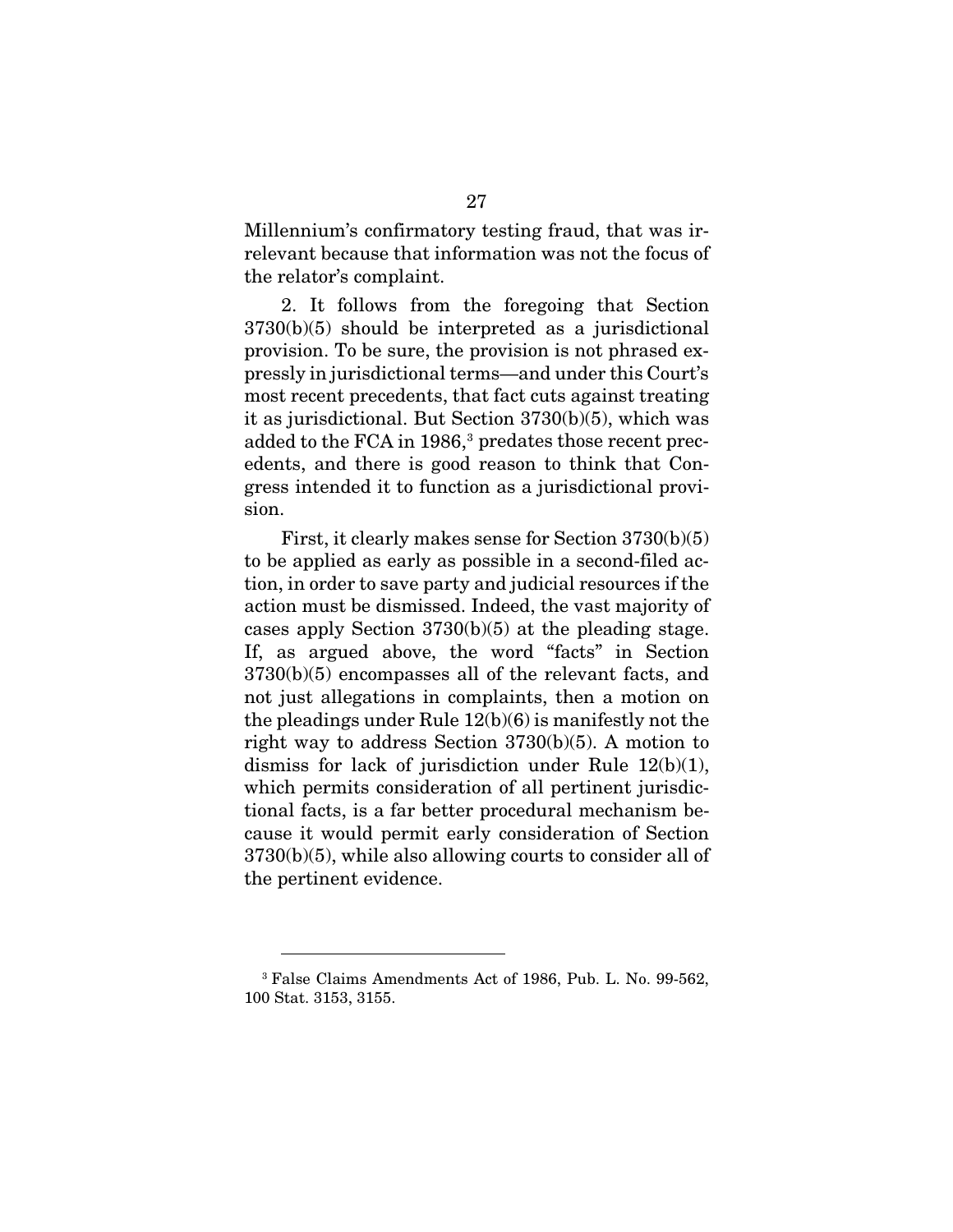Second, Section 3730(b)(5) functions more like a jurisdictional provision than it does like a defense on the merits. For example, as this Court held in *Kellogg Brown & Root Services, Inc. v. United States ex rel. Carter*, 135 S. Ct. 1970, 1978 (2015), dismissals under Section 3730(b)(5) should be without prejudice, so that cases can be brought again if and when a pending action ceases to be "pending." That, of course, is the same relief that would apply if a case were dismissed for lack of subject matter jurisdiction—and is not the relief that ordinarily would apply to a dismissal for failure to state a claim. Moreover, as the Fourth Circuit has explained, Section 3730(b)(5) is "an absolute, unambiguous exception-free rule." *Carson*, 851 F.3d at 305 (quotation marks omitted). That description more closely resembles a limitation on subject matter jurisdiction than an element of a claim.

Third, Congress has acquiesced in the jurisdictional interpretation of Section 3730(b)(5). In 2009 and 2010, Congress significantly amended the FCA. *See* Fraud Enforcement and Recovery Act of 2009, Pub. L. No. 111-21, 123 Stat. 1617; Patient Protection and Affordable Care Act, Pub. L. No. 111-148, 124 Stat. 119 (2010). At the time, every circuit court to have considered the question had concluded that Section 3730(b)(5) was jurisdictional. *See, e.g.*, *United States ex rel. Duxbury v. Ortho Biotech Prods., L.P.*, 579 F.3d 13, 16 (1st Cir. 2009); *Branch Consultants*, 560 F.3d at 378; *Poteet*, 552 F.3d at 516; *Grynberg*, 390 F.3d at 1278; *United States ex rel. Lujan v. Hughes Aircraft Co.*, 243 F.3d 1181, 1183 (9th Cir. 2001). But Congress made no changes to Section 3730(b)(5)—strongly suggesting that it did not intend to change its jurisdic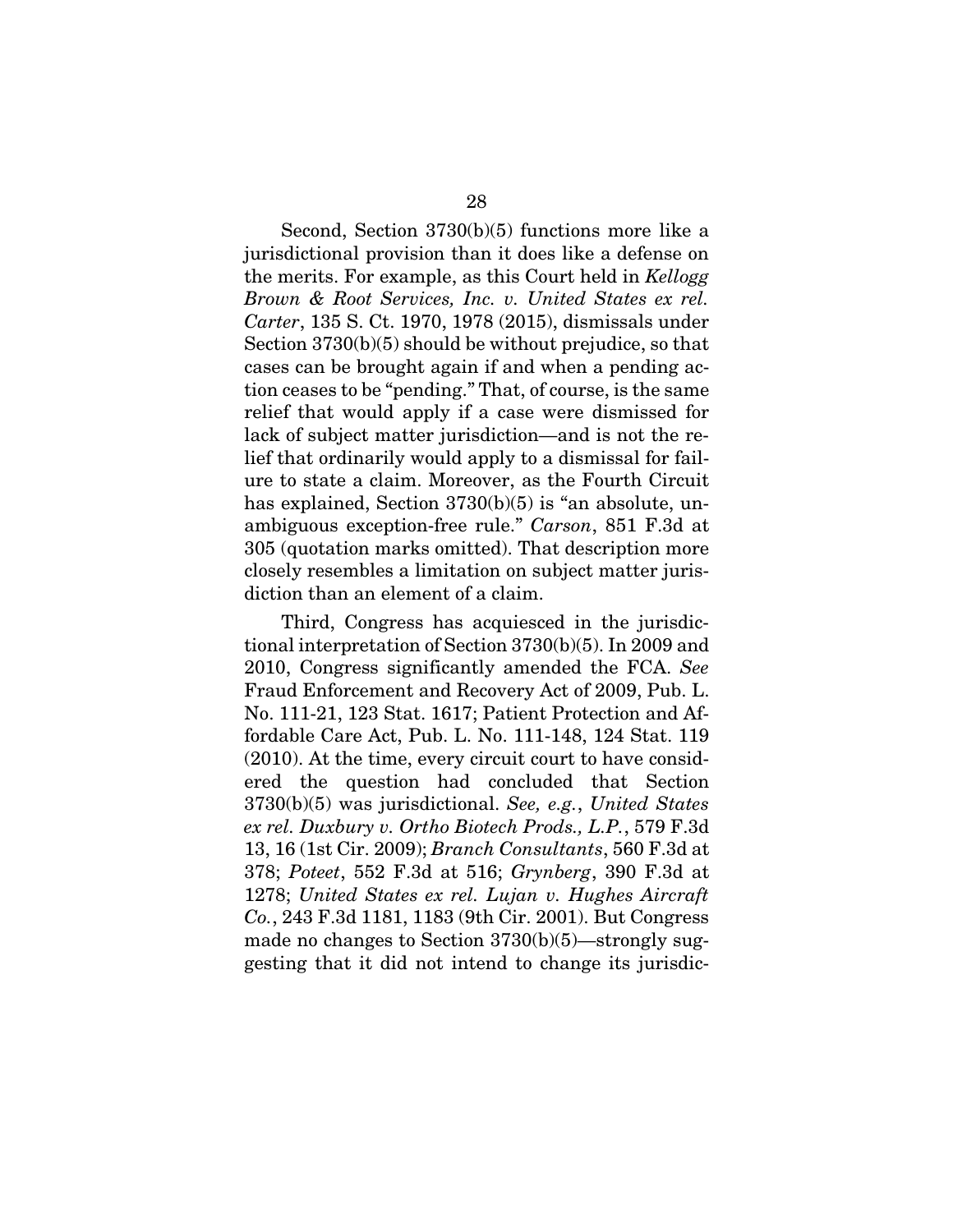tional character. That stands in contrast with amendments Congress made to the "public disclosure bar" provision, 31 U.S.C. § 3730(e)(4), to remove references to jurisdiction—making it clear that Congress did not intend for that provision to be jurisdictional. *See* Patient Protection and Affordable Care Act, tit. X, § 10104, 124 Stat. at 901.

3. Respondent will likely argue that even if a court should consider facts outside the pleadings to apply Section 3730(b)(5), it does not necessarily follow that the provision must be jurisdictional. Or, he may argue the converse: that even if Section  $3730(b)(5)$  is jurisdictional, it does not follow that courts should consider materials outside the pleadings to identify the facts underlying the pending action. For the reasons given above, this argument is unpersuasive; the scope of the statute informs the inquiry into its jurisdictional character, and vice versa.

For certiorari purposes, the point that matters most is that the First Circuit clearly believes that whether Section 3730(b)(5) is jurisdictional informs its scope and application in important ways. The court of appeals stated, unequivocally and more than once, that it was "confin[ing its] review to the pleadings and to facts subject to judicial notice," precisely "*[b]ecause* . . . the first-to-file issue is to be addressed under Federal Rule of Civil Procedure 12(b)(6), not Rule 12(b)(1)." Pet. App. 5a (emphasis added); *see also id.* at 19a-20a & n.14 (reiterating that "we confine our review to the pleadings and to facts susceptible to judicial notice," and contrasting that approach with the district court, which "analyzed Cunningham's motion to dismiss as a factual challenge under Rule 12(b)(1) and so engaged its broad authority to look outside the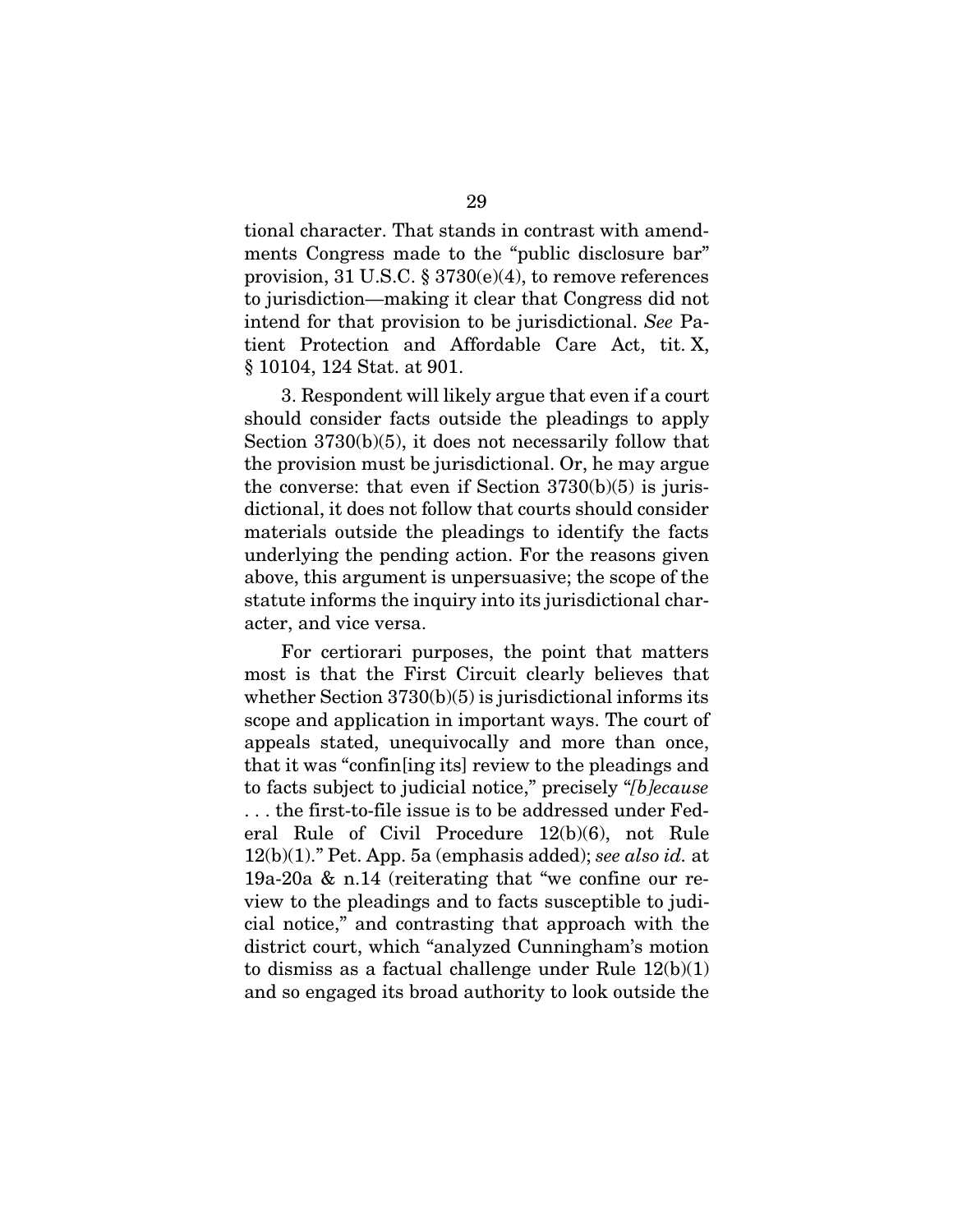pleadings to determine its own jurisdiction") (quotation marks omitted). To the court of appeals, then, Section 3730(b)(5)'s scope followed as a matter of course from its non-jurisdictional character.

Prior First Circuit precedent also supports the argument that when Section 3730(b)(5) is treated as jurisdictional, courts should apply it more broadly. In *Duxbury*, the First Circuit stated "that, in reviewing a dismissal for lack of jurisdiction, we need not confine our jurisdictional inquiry to the pleadings, but may consider those other materials in the district court record." 579 F.3d at 33 (quotation marks omitted). The court declined to consider the evidentiary disclosures in *Duxbury* because they had been provided to the government *after* the other relator's complaint. Here, Cunningham's pertinent disclosures were provided to the government *before* McGuire's complaint—and so were eligible for consideration if the First Circuit had adhered to its precedent holding Section 3730(b)(5) jurisdictional (which, of course, is exactly why the district court considered them).

Consequently, even if respondent shows that it is *logically possible* for a court to hold that Section 3730(b)(5)'s jurisdictional character is a separate issue from Section 3730(b)(5)'s scope, it is plain that at least some courts (including most importantly, the lower courts here) regard these issues as inextricably intertwined. *See United States ex rel. Lisitza v. Johnson & Johnson*, 765 F. Supp. 2d 112, 123 (D. Mass. 2011) (considering a relator's evidentiary disclosure statements to determine which facts count for purposes of Section  $3730(b)(5)$ . Thus, even if the Court agrees with respondent that the statute's jurisdictional character and its scope are independent questions, the only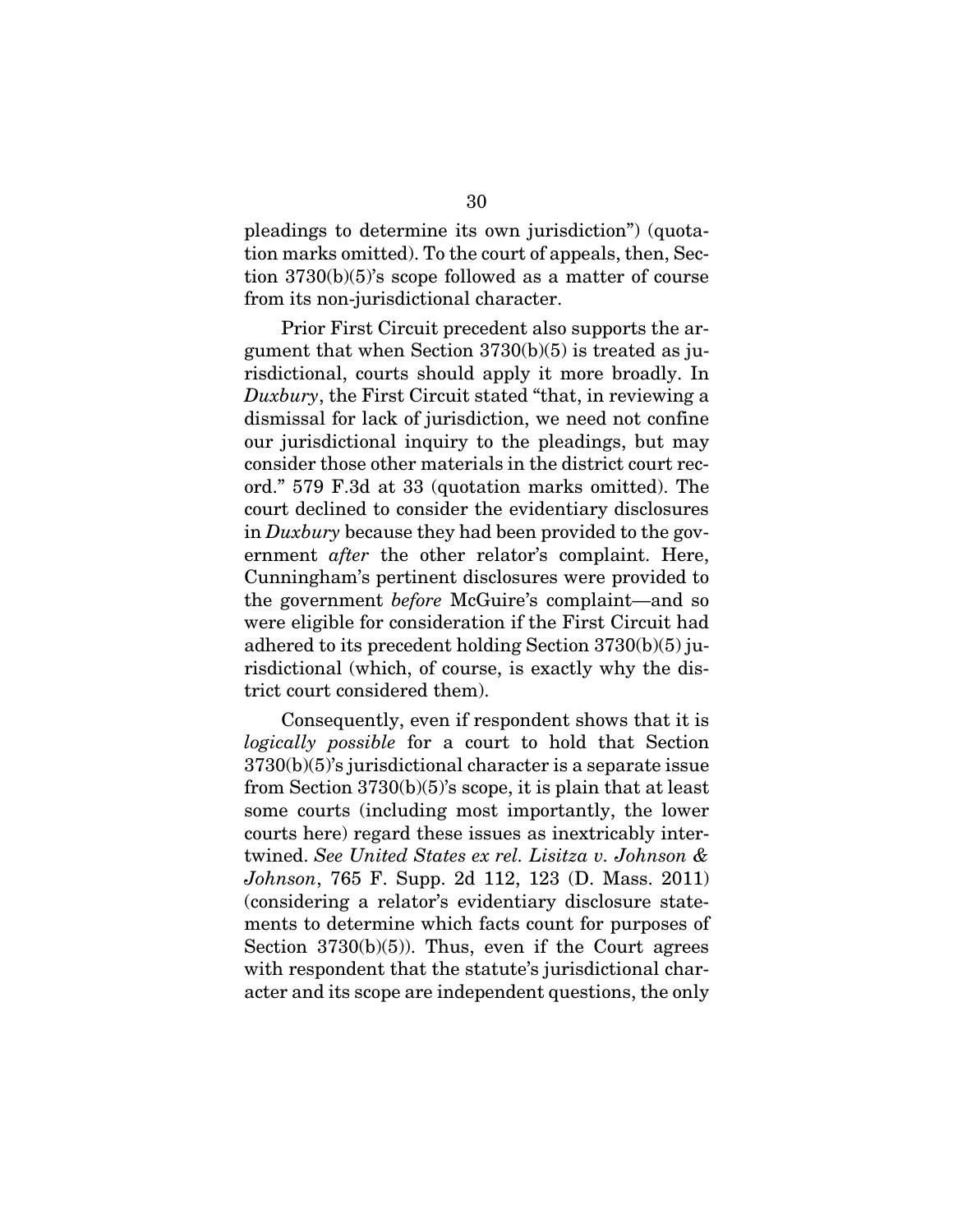way to establish that rule is to grant certiorari in this case and say so. If the Court goes that route, it should hold that whether Section 3730(b)(5) is jurisdictional or not, it should be applied according to its plain text to require consideration of all of "the facts underlying the pending action"—and not only the allegations in the complaint—to determine whether a second action is "related" to the first.

## **CONCLUSION**

<span id="page-41-0"></span>Certiorari should be granted.